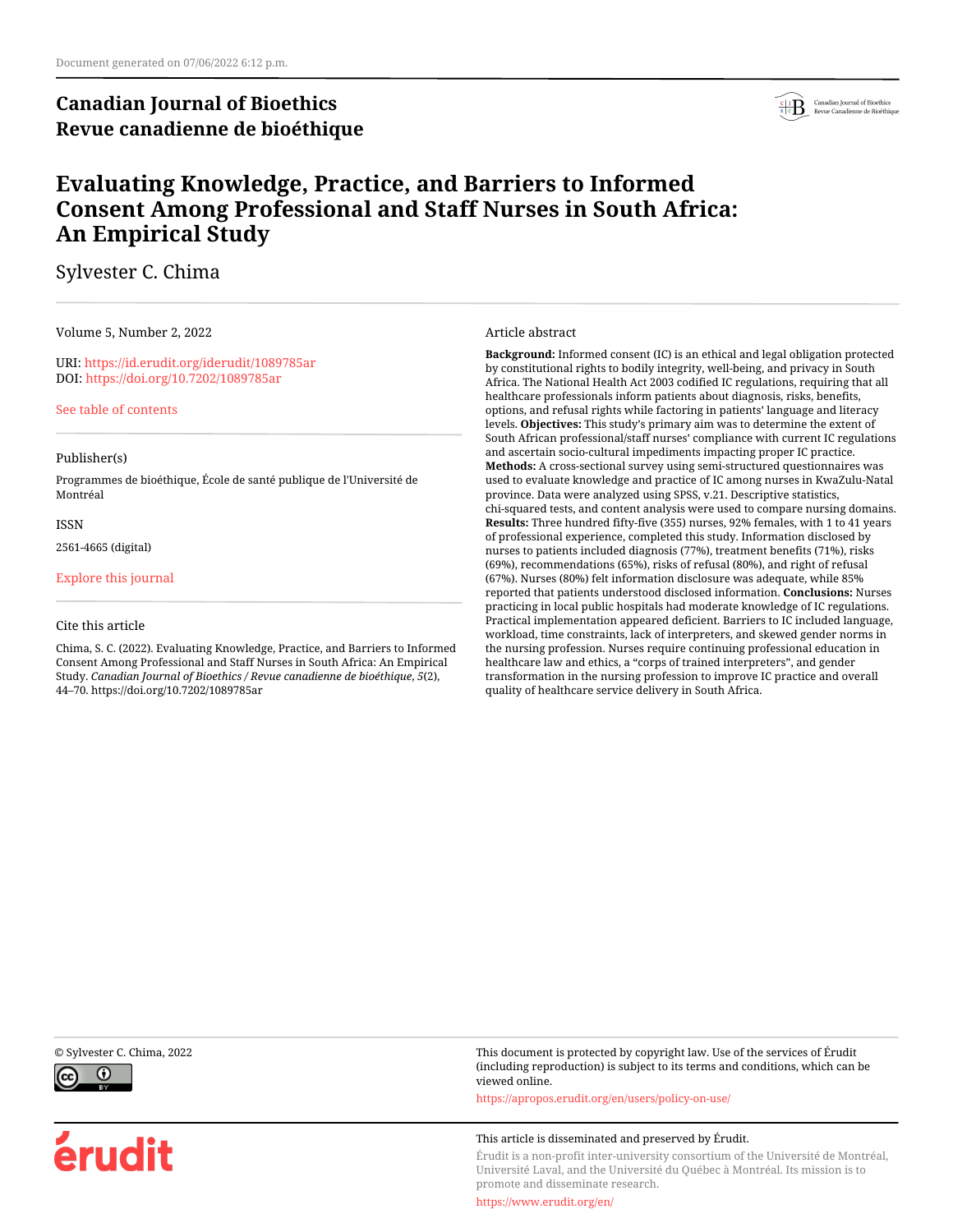

**ARTICLE** (ÉVALUÉ PAR LES PAIRS / PEER-REVIEWED)

#### SC Chima. *[Can J Bioeth / Rev Can Bioeth.](http://cjb-rcb.ca/)* 2022;5(2):44-70

# **Evaluating Knowledge, Practice, and Barriers to Informed Consent Among Professional and Staff Nurses in South Africa: An Empirical Study**

Sylvester C. Chimaa,b

**Résumé Abstract**

**Contexte :** Le consentement éclairé (CE) est une obligation **Background:** Informed consent (IC) is an ethical and legal éthique et juridique protégée par les droits constitutionnels à obligation protected by constitutional rights to bodily integrity, l'intégrité corporelle, au bien-être et à la vie privée en Afrique du well-being, and privacy in South Africa. The National Health Act Sud. La loi nationale sur la santé de 2003 a codifié les 2003 codified IC regulations, requiring that all healthcare règlements en matière de CE, exigeant que tous les professionals inform patients about diagnosis, risks, benefits, professionnels de la santé informent les patients sur le options, and refusal rights while factoring in patients' language diagnostic, les risques, les avantages, les options et les droits and literacy levels. **Objectives:** This study's primary aim was to de refus, tout en tenant compte de la langue et du niveau determine the extent of South African professional/staff nurses' d'alphabétisation des patients. **Objectifs :** L'objectif principal de compliance with current IC regulations and ascertain sociocette étude était de déterminer le degré de conformité des cultural impediments impacting proper IC practice. **Methods:** A infirmières professionnelles/du personnel infirmier sud-africain cross-sectional survey using semi-structured questionnaires avec les réglementations actuelles en matière de CI et de was used to evaluate knowledge and practice of IC among vérifier les obstacles socioculturels ayant un impact sur la nurses in KwaZulu-Natal province. Data were analyzed using pratique correcte de la CE. **Méthodes :** Une enquête SPSS, v.21. Descriptive statistics, chi-squared tests, and transversale utilisant des questionnaires semi-structurés a été content analysis were used to compare nursing domains. utilisée pour évaluer les connaissances et la pratique de la CE parmi les infirmières de la province de KwaZulu-Natal. Les with 1 to 41 years of professional experience, completed this données ont été analysées à l'aide de SPSS, v.21. Des study. Information disclosed by nurses to patients included statistiques descriptives, des tests de chi carré et une analyse diagnosis (77%), treatment benefits (71%), risks (69%), de contenu ont été utilisés pour comparer les cadres/domaines recommendations (65%), risks of refusal (80%), and right of infirmiers. **Résultats :** Trois cent cinquante-cinq (355) refusal (67%). Nurses (80%) felt information disclosure was infirmières, 92% de femmes, ayant de 1 à 41 ans d'expérience adequate, while 85% reported that patients understood professionnelle, ont participé à cette étude. Les informations disclosed information. **Conclusions:** Nurses practicing in local divulguées par les infirmières aux patients comprenaient le diagnostic (77 %), les avantages du traitement (71 %), les Practical implementation appeared deficient. Barriers to IC risques (69 %), les recommandations (65 %), les risques de included language, workload, time constraints, lack of refus (80 %) et le droit de refus (67 %). Les infirmières (80 %) interpreters, and skewed gender norms in the nursing ont estimé que la divulgation des informations était adéquate, profession. Nurses require continuing professional education in tandis que 85 % ont déclaré que les patients comprenaient les healthcare law and ethics, a "corps of trained interpreters", and informations divulguées. **Conclusions :** Les infirmières gender transformation in the nursing profession to improve IC exerçant dans les hôpitaux publics locaux avaient une practice and overall quality of healthcare service delivery in connaissance modérée des règlements sur la CE. La mise en South Africa. œuvre pratique semblait déficiente. Les obstacles à la CE sont la langue, la charge de travail, les contraintes de temps, le manque d'interprètes et les normes de genre biaisées dans la profession infirmière. Pour améliorer la pratique de la CE et la qualité globale des services de santé en Afrique du Sud, les infirmières ont besoin d'une formation professionnelle continue en matière de droit et d'éthique de la santé, d'un « corps d'interprètes formés » et d'une transformation de la profession infirmière en fonction du genre.

#### **Mots-clés Keywords**

réglementations, soins de santé, pays en développement

**Results:** Three hundred fifty-five (355) nurses, 92% females, public hospitals had moderate knowledge of IC regulations.

Afrique du Sud, bioéthique empirique, consentement éclairé, South Africa, empirical bioethics, informed consent, laws, lois, soins infirmiers, dynamique des genres, hôpitaux publics, nursing, gender dynamics, public hospitals, regulations, healthcare, developing countries

## **Affiliations**

a Programme of Bio & Research Ethics and Medical Law, School of Nursing and Public Health, University of KwaZulu-Natal, Durban, South Africa

**b Nelson R Mandela School of Medicine, College of Health Sciences, University of KwaZulu-Natal, Durban, South Africa Correspondance / Correspondence**: Sylvester C. Chima, [chima@ukzn.ac.za](mailto:chima@ukzn.ac.za)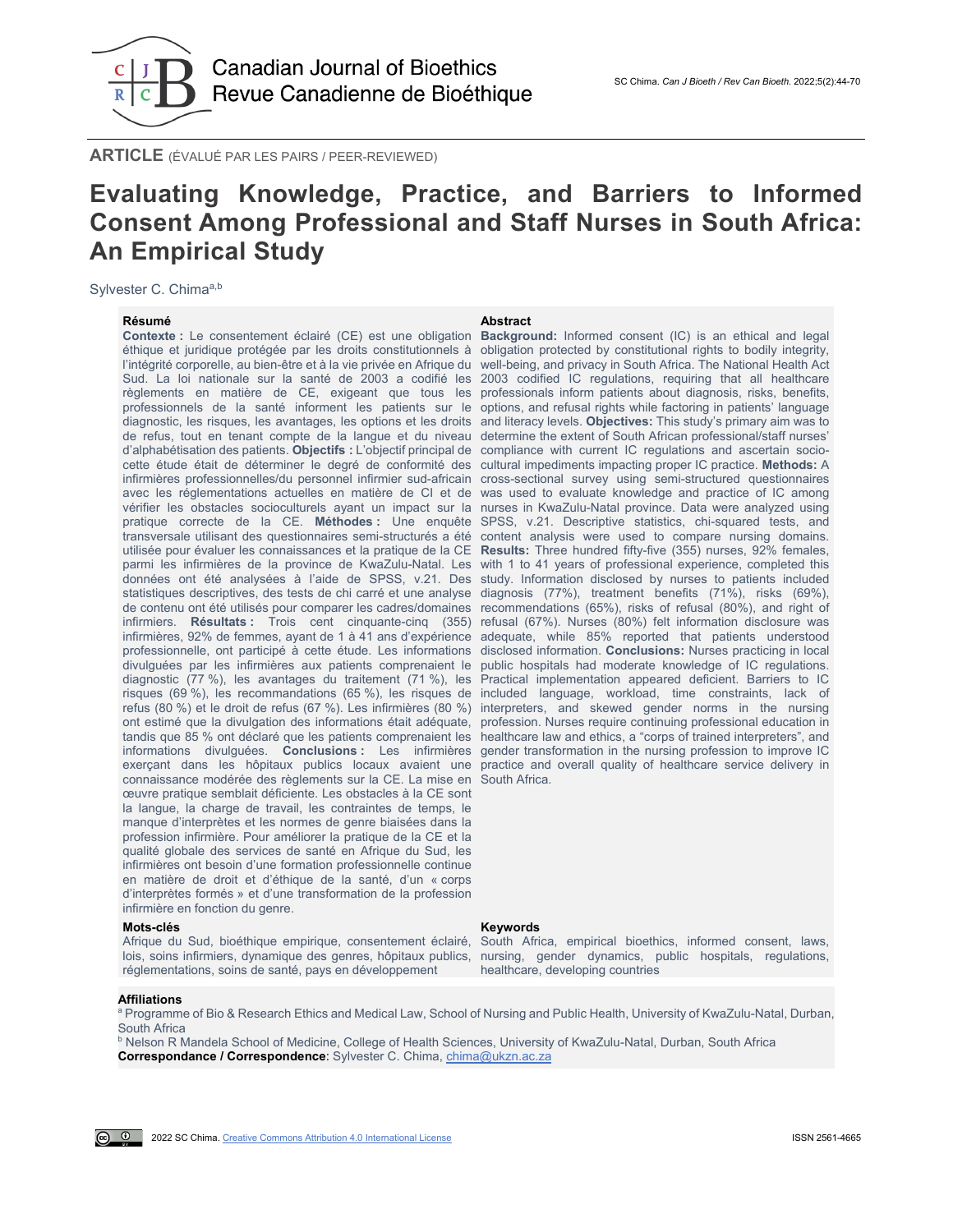## **INTRODUCTION**

## **The informed consent doctrine and ethical nursing practice**

The International Council of Nurses (ICN) Code of Ethics for Nurses (2012) (1), revised (2021) (2), suggests that nurses have four fundamental responsibilities: "to promote health, to prevent illness, to restore health and to alleviate suffering" (1, p.1; 2, p.2). Regarding informed consent (IC), the ICN code also suggests that nurses should ensure that individuals receive "accurate, sufficient and timely information in a culturally appropriate manner on which to base consent for care and related treatment" (1, p.2), and "ensure IC for nursing and/or medical care which includes the right to choose or refuse treatments" (2, p.9).

Therefore, nurses should:

- i. Provide sufficient information to permit informed consent to nursing and/or medical care, and the right to choose or refuse treatment (1, p.6; 2, p.9).
- ii. Provide teaching/learning opportunities related to informed consent, privacy and confidentiality, beneficence and nonmaleficence.
- iii. Provide guidelines, position statements, relevant documentation and continuing education related to informed consent to nursing and medical care (1, p.6).

Consistent with the above recommendations, the South African Nursing Council (SANC) Code of Ethics for Nursing (3) states that "ethics is an integral part of the nursing profession and forms the foundation thereof" (3, p.3). The SANC code says that "ethical principles have to be upheld at all times by all nursing practitioners in whatever role they fulfil as direct or indirect patient care providers, including, amongst others, educators, administrators, researchers, policy developers and others, in any setting whatsoever" (3, p.5). The code "is binding upon all nurse practitioners and all categories of persons registered under the Act" (3, p.6). Furthermore, the SANC code states that "nurses are at all times expected to observe and apply fundamental ethical principles in their interaction with healthcare users […] which include respect for the autonomy of eligible persons to make their own decisions and choices in matters affecting their health" (3, p.4-5). The code then reminds all nurse practitioners that "...these responsibilities will be carried out with the required respect for human rights, including cultural rights, the right to life, choice and dignity without consideration of age, colour, creed, culture, disability or illness, gender, sexual orientation, nationality, politics, race or social status" (3, p.3).

Recent studies suggest that nurses practicing in South Africa may not be well prepared for the ethical practice of nursing or knowledgeable about the basic ethical principles and legal doctrines applicable in modern healthcare (4,5), including suggested roles regarding IC (5,6). Despite implementing the ICN and SANC codes of ethics, this deficiency persists, emphasizing the importance of IC and respect for persons in the nursing code of practice (1-3). It has been suggested that overcoming these deficiencies may require better training in healthcare law, ethics, and human rights (5,6), as well as the socio-cultural and human resources issues currently facing the nursing profession and global healthcare delivery (7-10). While, there may have been some improvements in recent times, one area where there are still identifiable gaps in nurses' knowledge, especially in multicultural societies and resource-constrained settings, is with regards to knowledge and application of ethical and legal rules of IC during nursing care (4-6,8-9). Other areas where there could be knowledge gaps among South African nurses, as reported by a recent study on social accountability in nursing include, "inadequate social skills, lack of initiative, inability to apply theoretical knowledge to patient care, lack of basic nursing skills, and lack of understanding of professional practice" (11, p.5). While the latter observation was part of a social accountability study in the nursing profession in South Africa, it is trite to say that 'ethos and professionalism', including informed consent, are core tenets of all nursing curricula in South Africa and elsewhere as emphasized by the ICN and SANC codes of ethics (1-3); so while the SANC code states in its preamble that "ethics is an integral part of the nursing profession and forms the foundation thereof" (3, p.3), there is an important gap between professional aspirations and the on-the-ground reality of South African nurses. This knowledge gap amongst nurses regarding ethical nursing practice, including IC, may not be limited to South Africa; other studies show similar challenges for nurses trained in other parts of the world, including developed countries, e.g., Indonesia (12), Korea (13), Japan (14), Greece (15), and the Netherlands (16).

## **The ethical principle of respect for autonomy and informed consent**

The doctrine of IC is derived from the ethical principle of respect for autonomy (17-20). It has been suggested that while there are many theories regarding the concept of autonomy, there may be ongoing debates regarding a universally accepted definition, leading to a situation where there are diverse interpretations of this concept by nurses, such as "self-governance, liberty, rights, privacy, individual choice, freedom of will, governing one's behavior, and being one's person" (16, p.420). Based on these different understandings and interpretations of the meaning of respect for autonomy, authors from one study concluded that nursing "caregivers seem to value different notions related to respect for autonomy depending on a particular circumstance" (16, p.429). The authors concluded that a multidimensional understanding of respect for autonomy might best fit the context for nursing home care (16). This apparent lack of clarity regarding the application of the principle of respect for autonomy in nursing may have led to incomplete definitions by some nursing professionals, such as, "autonomy within ethics means that individuals have the right to information and, on the basis of this, the right to agree or to refuse to participate in research', as suggested by one author (9, p.504). Such incomplete understanding may leave essential aspects of the IC doctrine, including capacity, comprehension, and voluntariness when refusing or consenting to medical treatment or research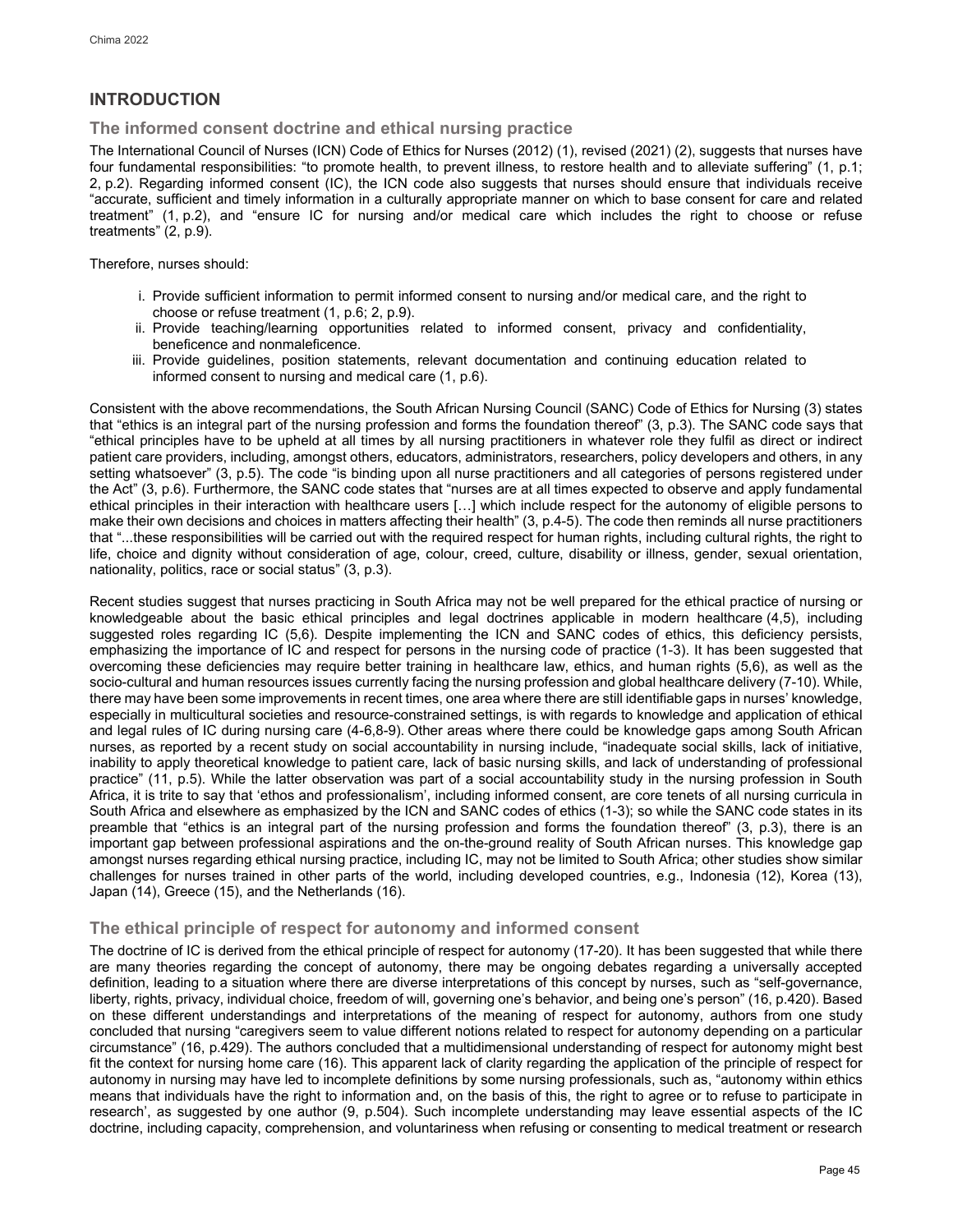since valid IC should ideally occur in the absence of coercion, deception, or any undue influence (17-21). Misconceptions about respect for autonomy and the key elements of IC may also lead to the misapplication of this doctrine during clinical nursing care and practice. Therefore, the question has arisen about how to best apply the principle of respect for autonomy in other nursing domains, apart from nursing home care (22).

In medical law and ethics, the term "respect for autonomy" can be defined as "the right to self-determination or freedom of choice" (17, 20). Faden and Beauchamp illustrated the principle of respect for autonomy as follows (23, p.275):

X is an informed consent by person P to intervention I if and only if:

- i. P receives a thorough disclosure regarding I
- ii. P comprehends the disclosure
- iii. P acts voluntarily in performing X
- iv. P is competent to perform X
- v. P consents to I

## **Application of the informed consent doctrine in South Africa and similar common law jurisdictions**

It has been argued that IC is an established principle in South African medical jurisprudence (17,24-25). This was demonstrated in early 20th century South African court cases such as *Stoffberg v Elliot* 1923 (26), and *Esterhuizen v Administrator Transvaal*  1957 (27). In more recent South African cases such as *Minister of Safety and Security v Xaba* 2002 (28) and *Castell v De Greef* 1994 (29), local courts have defended patients' rights to bodily integrity and privacy, as enshrined in the South African constitution (17,25,30). This was aptly demonstrated in the *Xaba* case (28), where a high court judge rejected a police request to perform a surgical procedure on a patient to retrieve a bullet to be used as evidence in criminal proceedings against the accused. The court held that such permission would infringe on the accused person's constitutionally guaranteed rights to bodily integrity and privacy (17,25, 28,30). It has been suggested that the court's decision in the *Castell* case (29), appears to have adopted the principle of respect for autonomy based on a "prudent patient" and "material risks" standard into South African medico-legal jurisprudence (17,24-25,29). That is, the level of information disclosure required for IC should be based on what a reasonable patient would consider important before making any healthcare decision (17,25,29); this is consistent with the practice in North America as demonstrated in the Canadian case of *Reibl v Hughes* 1980 (31), and the landmark American court judgment in *Canterbury v Spence* 1972 (32), which highlighted the importance of disclosing "all material risks" during IC (17,32).

Hence, the current situation in most common law jurisdictions is that the "prudent patients standard" has become the accepted norm as confirmed by the more recent judgment of the UK Supreme Court (UKSC) Scotland, in the case of *Montgomery v Lanarkshire 2*015 (33), where the Court opined that: "An adult person of sound mind is entitled to decide which, if any, of the available forms of treatment to undergo, and her consent must be obtained before treatment interfering with her bodily integrity is undertaken" (33, para. 87). The *Montgomery* court argued that it has become increasingly clear that the paradigm of the doctor-patient relationship has ceased to reflect the reality and complexity of the way healthcare services are provided or how the providers and recipients of such services view their relationship. The Court further opined that:

[...] one development which is particularly significant in the current era is that patients are now widely regarded as persons holding rights, rather than passive recipients of care from the medical profession. Furthermore, patients are also widely treated as consumers exercising choices: a viewpoint that has underpinned some of the developments in healthcare services. In addition, a wider range of healthcare professionals now provide treatment and advice of one kind or another to members of the public, either as individuals, or as members of a team drawn from different professional backgrounds, w*ith the consequence that, although this judgment is concerned particularly with doctors, it is also relevant, mutatis mutandis to other healthcare providers.* (33, para. 75, italics mine).

## **Current informed consent regulations in South Africa**

The *National Health Act* (NHA) 2003 codified the legal requirements for IC in South Africa (17,34). Section 7 of this Act specifies that healthcare services cannot be provided to healthcare users (patients), without the patients' consent, unless "the patient is unable to provide informed consent and such consent is given by another person, mandated by the patient in writing to grant consent on his or her behalf" (34). More specifically, section 6 of this Act requires that information disclosed to patients include:

- a) The range of diagnostic procedures and treatment options generally available to the user<br>b) The benefits, risks, and consequences generally associated with each option; and
- The benefits, risks, and consequences generally associated with each option; and
- c) The user's right to refuse health services and explain the implications, risks, and obligations of such refusal (34)*.*

The Act further requires that healthcare providers must inform the patient "in a language that the patient understands while taking into account the patient's literacy level", section 6(2)(d) NHA (17,25,34). Therefore, one can argue that in general terms,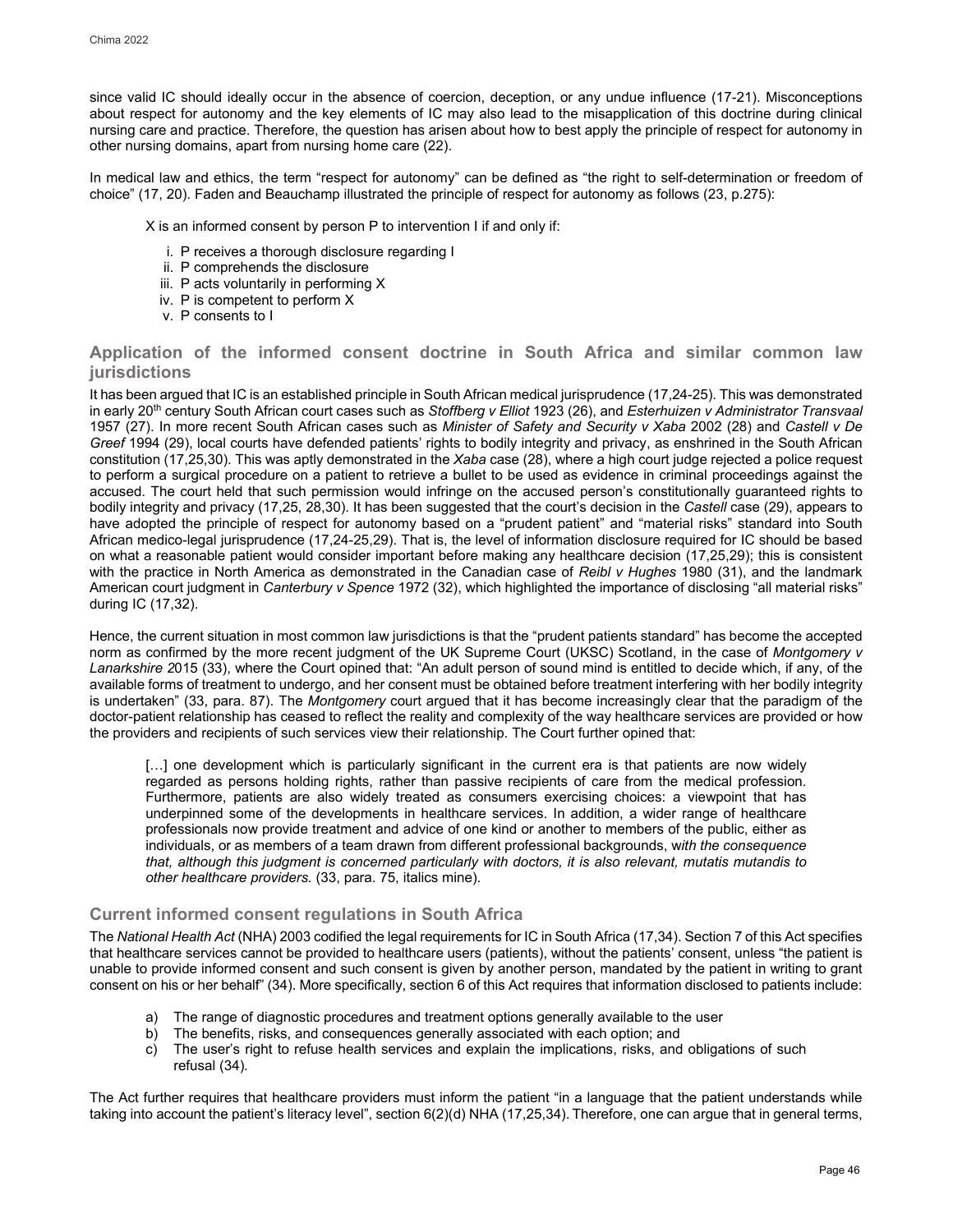the NHA appears to encompass most of the critical elements of IC as required by international and national ethical codes and guidelines (17,35-38).

## **Socio-cultural factors affecting informed consent practice in South Africa**

South Africa is a complex multicultural society with a recent history of racial segregation and human rights violations (6,39,40). Currently, South Africa has a high unemployment rate, which rose to 34.4% in the second quarter of 2021 (41). The healthcare system is dichotomous, with privately funded healthcare services used by about 20% of the population who can afford to pay for private healthcare or insurance and public health services patronized by most disadvantaged citizens (42-43). Within this context, it has been previously suggested that "informed consent may be light years away from black South Africans" (19,p.4; 44, p.252), despite recent progress in social policy, including constitutional and legal reforms (25,30,34,37). Furthermore, South Africa has 11 official languages (45), which may affect the ability of nurses and doctors to communicate effectively with patients, sometimes influencing the quality of healthcare service delivery (19,46-48). Previous studies amongst South African doctors (19) and physiotherapists (48) practicing in local public hospitals have identified language as a significant barrier faced by healthcare professionals (19,46-48). It has been suggested that nurses practicing in this setting may sometimes become involved in the process of "cultural brokerage" (9), defined as "the act of bridging, linking or mediating between groups or persons for the purpose of reducing conflict or producing change" (49, p.497). Language difficulties may also require nurses to act as *ad hoc* interpreters – in addition to their regular nursing duties – to enhance patients' understanding of IC during clinical practice (9,17,49), because local nurses are more likely to speak their patients' home languages compared to doctors (17,19,46,47). Such additional roles may increase nurses' workload, thereby negatively affecting their regular nursing duties, including obtaining IC from patients (17,46,47), potentially causing moral distress (5), and undermining nurse-patient relationships and the overall quality of healthcare delivery (5,17,46,47). This increased workload due to work outside the 'scope of practice' could also be associated with poor job satisfaction and job attrition reported amongst South African nurses (50- 52).

Other factors that may influence the IC process in the African context include the power asymmetry that exists between healthcare professionals and patients, and the hierarchical culture and communalism (53-55), such as the culture of Ubuntu, "I am because we are" (53,56, p.S5). In addition to the involvement of family members and elders in healthcare decisionmaking (9,53-55), the African spiritual worldview and other cultural belief systems can influence the IC process (17,53-59). Previous studies in Southern Africa and other reports have shown the impact of lack of education, literacy, poverty, religion, and belief systems as confounding factors when obtaining IC in African and other multicultural societies (8-9,12- 14,17,25,42,53-59).

## **Other cross-cultural factors with impacts on the global nursing workforce**

In the later part of the 20<sup>th</sup> century, the ICN advocated a nursing vision for the 21<sup>st</sup> century, which stated in part that the mission of nursing was "to lead our societies to better health" (60). This mission is consonant with the third United Nations sustainable development goal (UN SDG), whose focus is to "ensure healthy lives and promoting the well-being for all at all ages" (61, p.14). Generally, nurses comprise the highest number of healthcare professionals globally (62-64), especially in developing countries (7), where they provide essential healthcare services. Nurses are also more familiar with patients' needs because they interact actively with healthcare users, and their families, and are arguably more aware of the cultural, environmental, and social context under which populations live (7,62). Therefore, it has been suggested that nurses may offer advice on specific aspects of healthcare, including the cost-effectiveness of healthcare and understanding of relationships between healthcare and social patterns of disease (7,8). They may also provide "cultural brokerage" in multicultural and resource-constrained settings (9,49).

Considering the importance of the nursing profession to global healthcare service delivery, the World Health Organization (WHO) declared 2020 as the "Year of the Nurse and Midwife" (YONM) (65,66) to highlight the critical role that approximately 28 million nurses play in the health of global communities (62-66). This has been re-emphasized by the advent of the Covid-19 pandemic (67) and recognized by global leaders such as United States President Joe Biden, who acknowledged that "nurses have given so much and saved so many lives throughout the course of this pandemic" (68). This observation is pertinent because while parts of the data in this study were collected in 2012, the detailed analysis was completed and reported in 2018 (17). Recent evidence suggests that some of the global health workforce problems have not changed significantly and may have indirect effects on national and international healthcare delivery (65,66). Such challenges include skewed gender norms in the healthcare workforce (63,64,69), and frequent healthcare worker (HCW) strikes (70,71). Other researchers have reported that masculinization and gender imbalance remain chronic problems within the nursing profession, especially in more traditional societies like South Africa (72-77) and some developed countries (78,79). Meanwhile, it has been projected that demographic changes and rising healthcare demands may lead to creation of 40 million new jobs by 2030 in global health and social care, with an estimated shortfall of 18 million HCWs, especially in lower-and middle-income countries (LMICs), which is required to achieve UN SDGs and universal health coverage (UHC) (61,63,70,80,81).

Since women account for about 70% of HCWs globally, gaps in global HCW supply will only be closed by addressing the gender dynamics within the health and social care workforce (63,64,69,80,81). This may be particularly important in South Africa, where there is documented evidence of gender disparity in the nursing profession due to historical inequities in setting up the local nursing profession (73-77), as well as barriers created by the feminization of the nursing profession and skewed masculine-feminine gender roles in traditional societies (72-77). Further, it has been observed that while there are gaps in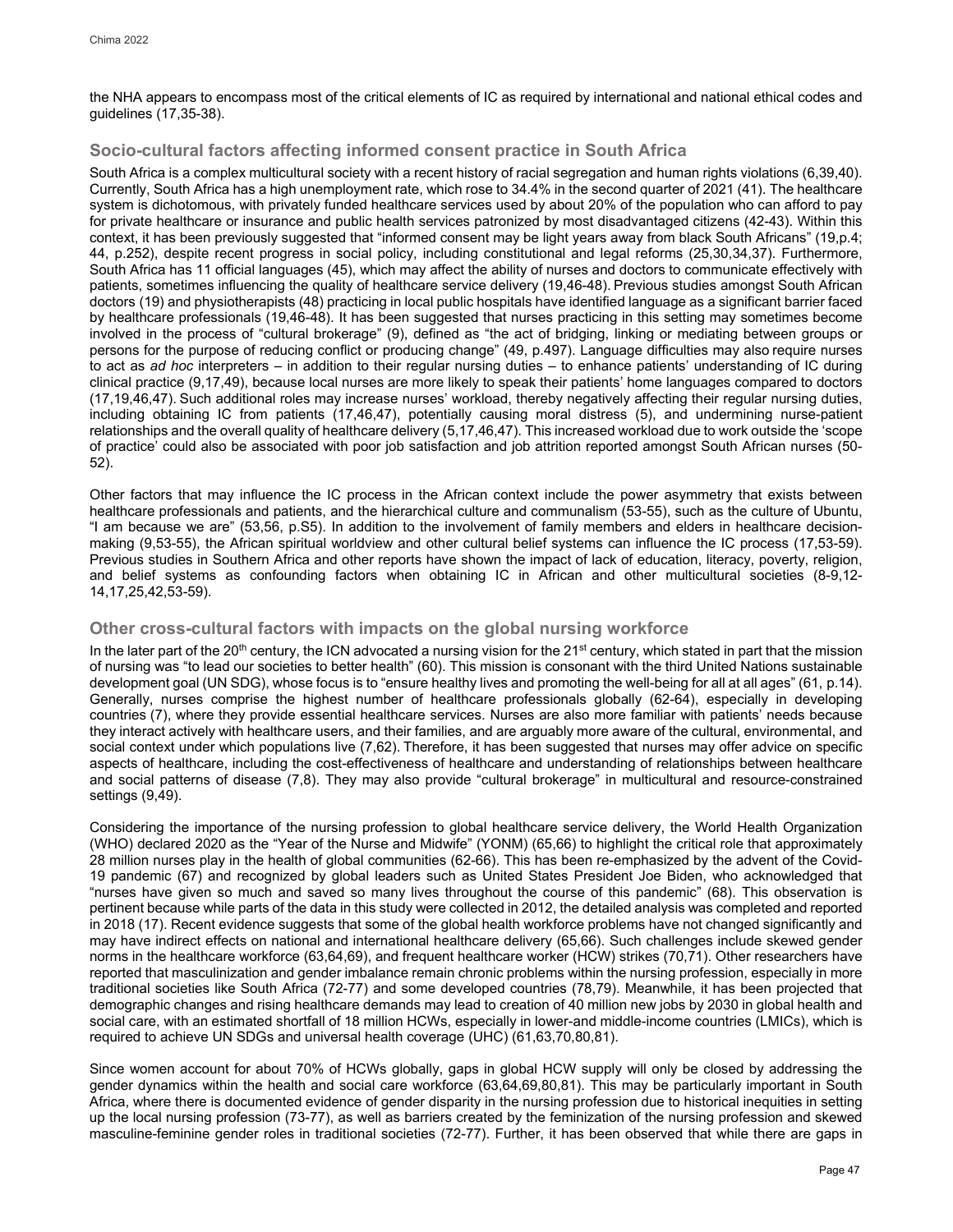research data from all regions of the world, the most serious gaps occur in LMICs, which is of major concern, since rapid progress in healthcare services is most needed in LMICs to achieve UN SDGs and UHC by 2030 as envisaged (61,63,64,69,70,72,80,81). As a response, a notable recommendation from the WHO based on analysis of the current global health workforce is that:

Research must go beyond simply describing gender inequities and evaluating the impact of gendertransformative interventions, including understanding context-specific factors, such as socio-cultural dimensions. Moreover, research focused on implementation and translation into policy is needed to assess the viability and effectiveness of new policies and inform gender-transformative action (63, p.4).

It has also been argued that UN SDGs and UHC will only be achievable "if nurses are better educated in greater numbers and allowed to practice to the top of their education and training and being incorporated into healthcare policy decisionmaking" (66, p.912). Accordingly, the US National Academy of Medicine reports on the future of nursing (81), including among its recommendations "advancing the education of nurses, ensuring that nurses are part of teams that are redesigning healthcare, appointing nurses to decision-making bodies in healthcare, and increasing the profession's diversity" (66, p.912; 81, p.9-15).

## **MATERIALS AND METHODS**

## **Study aims and objectives**

This study aimed to evaluate actual knowledge and practice of IC by professional and staff nurses practicing at public hospitals in KwaZulu-Natal (KZN) province, based on stipulations by current South African laws, regulations, and ethical guidelines (17,19,25,34,35). Here I have used a questionnaire-based survey to evaluate the extent of compliance with current rules regarding IC. Specific objectives were to:

- 1. Establish whether nurses provided sufficient information to patients before consent.
- 2. Determine whether patients involved in clinical procedures had the legal capacity to consent and comprehend the information they provided.
- 3. Establish whether the IC obtained from patients attending public hospitals was voluntary and genuinely valid.
- 4. Show whether there are any cross-cultural or socio-economic challenges or barriers impacting the proper practice of IC in this setting (17,19).

## **Study design**

This study was a descriptive cross-sectional survey using semi-structured questionnaires to collect quantitative and qualitative data in contemporary clinical practice settings. The descriptive approach allowed participants to describe their actual experiences with the IC process.

## **Study location and setting**

The study was carried out at selected public hospitals within the eThekwini metropolitan municipality, KZN, South Africa. This municipality comprises a major urban city (Durban) and semi-urban areas (townships), with an estimated population of 3.5 million people (2011 census) (17,19,82). The area comprises a diverse population of predominantly 80% Black Africans, with various socio-economic, environmental, and governance challenges (41-45). There are 18 provincial or public hospitals within this municipality, ranging from the tertiary, regional, district, and specialized hospitals for chronic diseases (e.g., tuberculosis) and psychiatry (83). Public hospitals in the eThekwini health district are relatively well-staffed. Many serve as teaching hospitals to train medical students, doctors, nurses, and allied healthcare professionals up to postgraduate levels (17,19,48,83-85). Based on an online listing by a provincial government department, there were about 40 provincial and private hospitals in the eThekwini municipality (86). However, this study included only the 18 public hospitals in the municipality, out of which six were selected using multi-stage stratified random sampling.

## **Target population**

There are three categories of registered nurses in South Africa: professional nurses, staff nurses, and auxillary nurses (17,84,85). A professional nurse, sometimes called a "nursing sister", completes a minimum of a 4-year tertiary nursing education and is certified to practice comprehensive nursing and midwifery; a staff/enrolled nurse is a registered nurse with a minimum of 2-3 years tertiary nursing education; and an auxiliary nurse has one year of nursing education (17,84-85).

## **Inclusion and exclusion criteria**

All eligible nurses in the categories of "professional" and "staff/enrolled nurse" at the selected hospitals who were available and willing to participate during the study period (March to June 2012), had an equal opportunity to participate. I recruited only professional nurses and staff/enrolled nurses for this study, because I wanted to evaluate the knowledge and practice of registered nurses who were fully trained and certified to provide comprehensive and basic nursing care to patients. Nurses in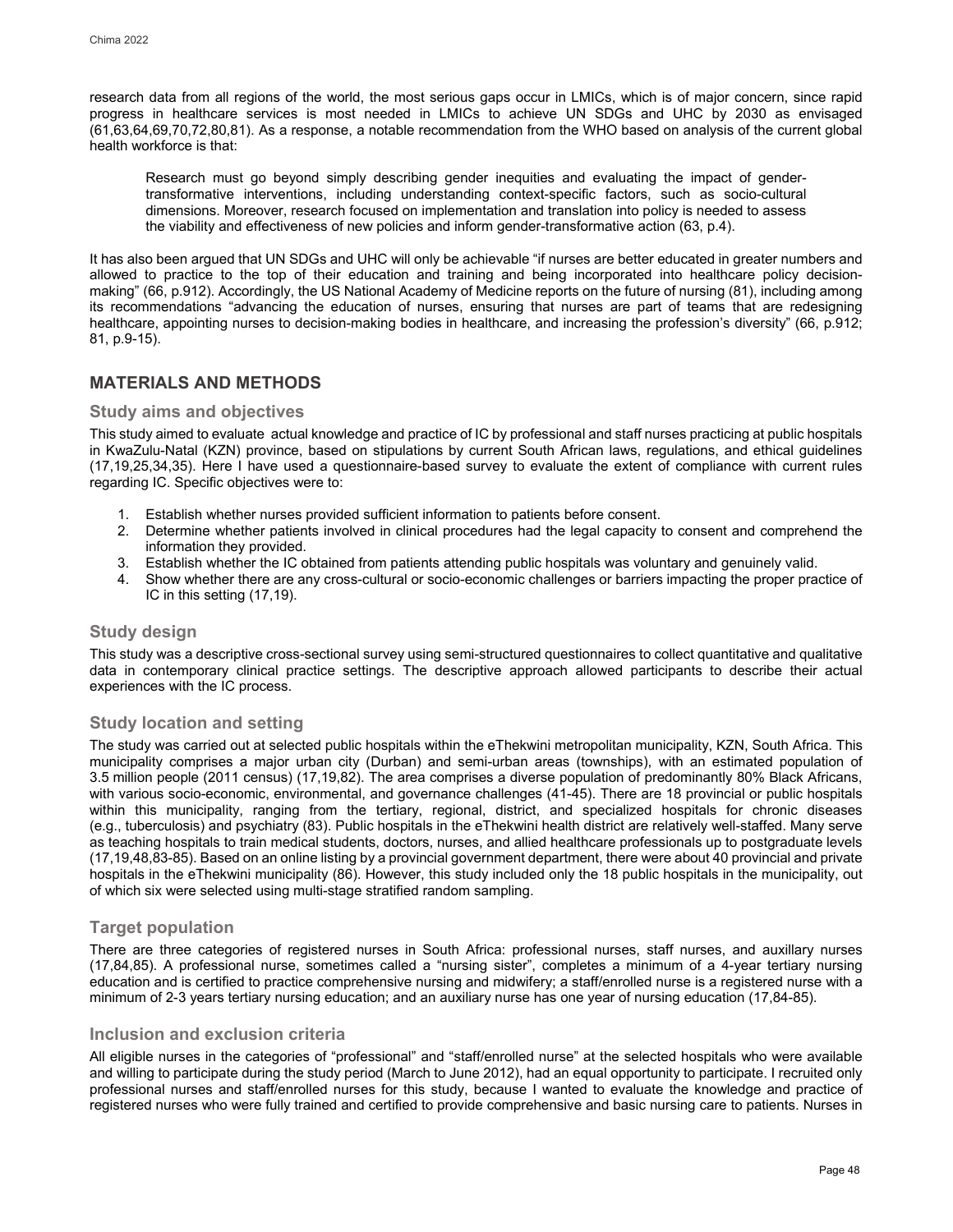a supportive role, such as auxiliary nurses or nursing students in training, were excluded. Any completed questionnaires submitted by these latter categories of nurses were screened out and excluded from further analysis.

## **Sampling procedures**

I conducted statistical design and analysis for this study with the guidance and assistance of a qualified biostatistician from the College of Health Sciences, UKZN. In addition, the statistical method and parameters used for this study were evaluated and approved by the Health Research & Knowledge Management subcommittee of the KZN Department of Health, a provincial research ethics committee (REC). The preliminary sample size for this study was calculated using a web-based sample size calculator by Raosoft® (87). The formula for sample size calculations is embedded in the software program at a 95% confidence level and a 5% margin of error (17,19,87). Using these parameters, the estimated number of nurses for recruitment for this survey was 373. The study was conducted for three months, from March to June 2012. Manual distribution and retrieval of questionnaires were done with assistance from three trained research assistants who were multilingual (English/Zulu/Xhosa/Sotho). We made multiple site visits to selected hospitals during the study period after obtaining ethics approval from the various regulatory authorities and permission from gatekeepers at each chosen institution. Repeated visits enabled participant recruitment until we reached the maximum number of willing participants.

The first step in identifying hospitals for inclusion in this study involved identifying all functional hospitals in the eThekwini municipality during the study design, as listed on a government website, including categorization into public and private hospitals (86). Secondly, we differentiated public from private hospitals based on governmental classification (83,86). We identified 18 hospitals as being provincial/public hospitals. Finally, with the advice of a qualified biostatistician, the hospitals were listed alphabetically, and I included every third hospital on the list, excluding non-functional, infectious disease, and semiprivate hospitals. Further, I purposively selected two tertiary hospitals involved in the training of healthcare professionals for inclusion to increase the yield of qualified nurses in the desired categories, thereby increasing the possibility of obtaining a wide range of nursing experience. It should be noted that I sought written permission from all eligible hospitals, and only those hospitals that granted permission in writing during the study period were included in the study, as previously reported (17,19). Finally, I could not extend the analysis to private hospitals due to time constraints, resources, and difficulty in obtaining permission from private healthcare facilities.

## **Work units and nursing domains studied**

Clinical wards and outpatient clinics in each participating hospital were randomly sampled. The aim was to test 30% of the clinical wards and clinics at selected study sites (88); according to Terre-Blanche and others, 30% of any population is generally adequate when conducting a cross-sectional descriptive study (17,88). Eligible professional and staff nurses working in the wards and clinics willing to participate in the study were given an equal chance to complete the study questionnaires. The researcher and research assistants randomly selected wards or clinics on the day of the site visit. Nurses who were willing to participate were first given the IC documents to read and sign, and the study questionnaires given to willing participants for completion. Occasionally, the matron-in-charge of the ward or clinic was approached for permission in order to not disrupt the work environment. In such cases, I explained the study, and then the matron-in-charge collected and distributed the questionnaires to nurses during times when it was less problematic for the work environment. Research assistants were then informed when completed questionnaires were ready for collection; all participants who completed questionnaires were also required to read and sign the IC document.

The nursing domains evaluated included surgical, internal medicine, pediatrics, and obstetrics and gynecology wards and clinics, as shown in Figure 3. Regarding the choice of nursing domains studied and reported here, this study was not designed to target any particular nursing domain from the outset but was designed to collect data from all willing nurses from the selected hospitals and nursing frameworks. The nursing domains identified were categorized based on the data obtained from nurse respondents after data aggregation and statistical analysis. The nursing domains were not determined *ab initio* – they were the product of chance and a random selection, and were identified and categorized during data analysis.

## **Research instruments**

Data were collected using a semi-structured questionnaire for nurses with appropriate modifications (17,19). In terms of the South African NHA 2003 (34), all healthcare providers, including nurses, must obtain valid IC from patients before treatment. The NHA does not distinguish between the scope of practice for healthcare professionals but simply specifies in section 6 of the Act that all healthcare providers obtain informed consent prior to treatment (34). Therefore, the questionnaire used for this study was designed with all healthcare providers in mind, including nurses, to evaluate their understanding of IC based on applicable ethical principles and current regulations during clinical practice. The questionnaire consisted of four parts, as previously reported (17,19,48). The first section was designed to obtain demographic data about respondents, including dependent variables, such as age, sex, job title, department in the hospital, years of professional experience, and clinical specializations. The second part contained questions about IC practices such as time spent on obtaining IC, patient workload, information disclosed to patients, language and methods used to communicate with patients, and challenges nurses face when obtaining IC. The third section asked general knowledge questions about local healthcare laws such as age of consent to medical treatment and age of consent to termination of pregnancy, including understanding information disclosure standards. The fourth section solicited knowledge from nurses about understanding and practice of implied and presumed consent. The questionnaire for nurses was first circulated for comments among a small cohort of doctors and nurses from clinical wards at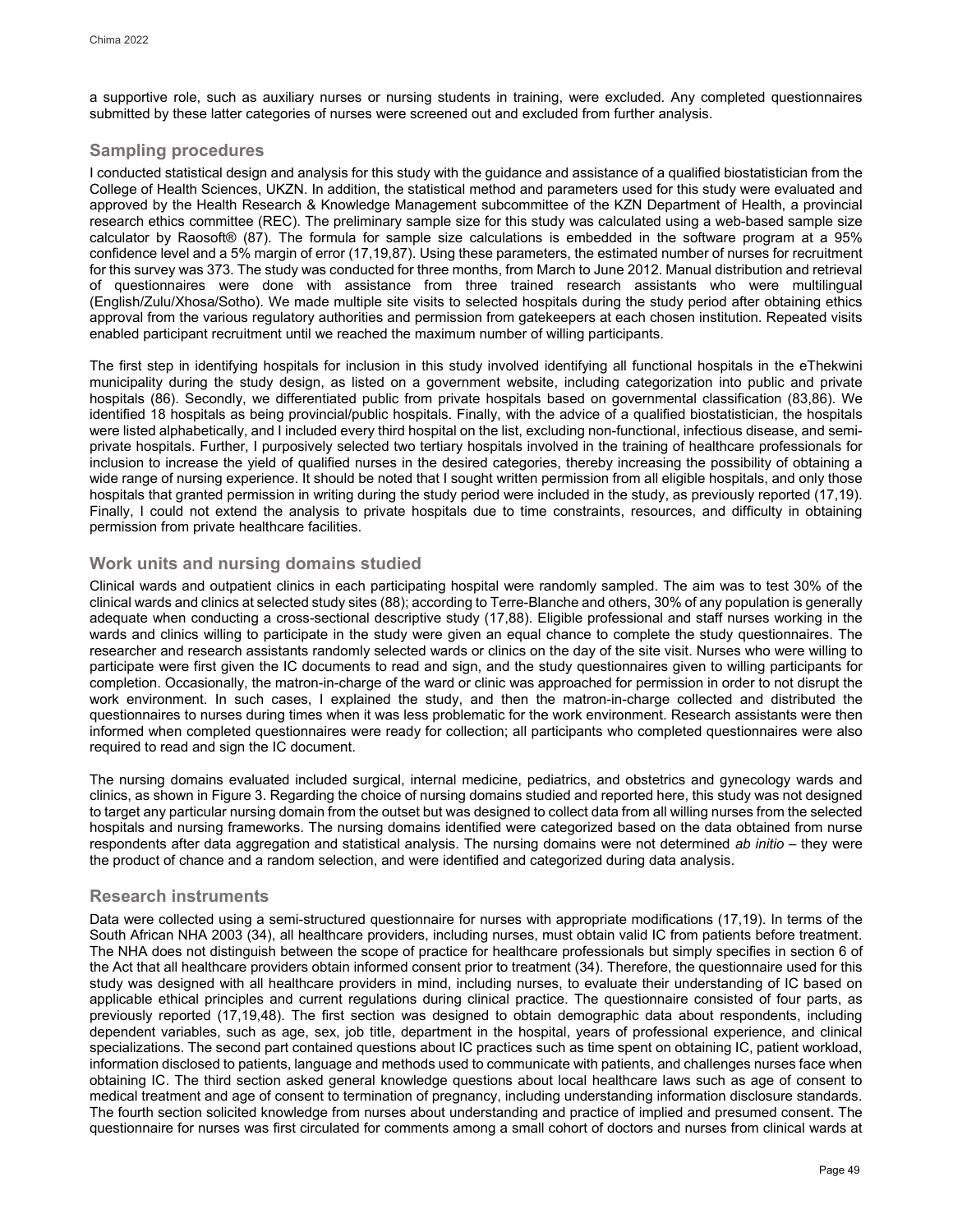a tertiary hospital to test for face and content validity. The questionnaire was then slightly modified based on the comments from the pilot study group before distribution to all eligible participants. Participation in the study and completion of the questionnaire was entirely voluntary. A sample questionnaire is included in the supplementary material [\(S1\)](#page-25-0).

## **Data analysis**

Data analysis was done using the Statistical Package for Social Sciences (SPSS) version 21 (17). Primary data were collected using questionnaires. I also collected information on local statutes and regulations from information available in the public domain via a literature review. In addition, I collected current consent forms from the selected public hospitals for comparative analysis, when available (17). Respondents completed questionnaires manually, and then these were collected and stored in a locked cabinet to maintain security and confidentiality. A trained research assistant captured data from questionnaires into a single laptop computer at the end of each site visit. The raw data were later evaluated for completeness by the principal investigator (PI, author) and periodically cross-checked for completeness and accuracy by a qualified biostatistician.

## **Statistical methods**

## *Quantitative analysis*

I used descriptive statistics such as proportions, median, mode, and interquartile ranges in summarizing the data. Bar charts, pie charts, and graphs were used to present the results using Microsoft Excel®, 2003. I calculated the scores for comprehension of IC from participant responses. The Mann-Whitney U test was used to analyze differences in scores between different nurse categories and other applicable variables. The Kruskal-Wallis test was used to explore the relationship between 1) education level and scores, 2) clinical department and scores, and 3) professional category and scores. Pearson's chisquared or Fisher's exact tests were used to test the association between any categorical variables and compare the informed consent aggregate scores (ICASs) between nurse categories; and Cronbach's alpha was used to evaluate the reliability of questions used in calculating the ICASs (17,89).

## *Qualitative analysis*

Content analysis was used to evaluate qualitative data (90). In this case, we captured all open-ended responses from each participant verbatim within SPSS. These data were then aggregated and summarized using the embedded statistical procedures. Verbatim responses from participants were then printed out and visually analyzed using memos and inductive coding for word content and critical sentences. Some recurring key sentences or expressions were then extracted (Table 3). The PI, with frequent references to the captured raw data and memos, verified the accuracy of the data, and consistency in reporting was done by coding and interpreting data.

## **Validity and reliability of statistical methods**

The validity of a research study may be defined as the "accuracy and trustworthiness of instruments, data, and findings in research" (91). It has been argued that ensuring validity helps make the researcher's evaluations more credible and provides secure data, inferences, and conclusions (92). This study confirmed validity by using several techniques such as multiple triangulation (17,91-94). In addition, there was an extensive literature review before the preparation of the study instruments. Face validity refers to subjective judgments on whether the research instrument appears to measure what it ought to measure (95). This study maintained face validity by constructing questions relevant to the study's aims and objectives as derived from an extensive review of pertinent literature and case law (17). Content validity relates to knowing whether all interview items reflect the whole range of potential meanings in a study (95). In this study, the researcher included all potentially relevant questions and items in the study instruments based on an extensive literature review before finalizing the study questionnaire (17). I evaluated the face and content validity of the research instruments by pre-testing the questionnaires with a few nurses and doctors at a tertiary hospital, soliciting their comments and suggestions, which I then incorporated into the final questionnaire before distribution to all potential respondents.

## **Ethical considerations and approvals**

I obtained ethical approval for this study from the University of South Africa (UNISA) Research Ethics Committee (17). Ethics approval (HRKM180/11) was also issued by the Health Research & Knowledge Management sub-committee of the KZN Department of Health (a provincial REC). I obtained additional approvals from the eThekwini municipality department of health and each selected hospital after evaluating the research protocol and ethical approvals. All hospital gatekeeper and ethics approval letters are available as previously reported (17). Finally, written IC was obtained from every participant in the study. I maintained participants' confidentiality via safe storage and data anonymization and reported research results anonymously.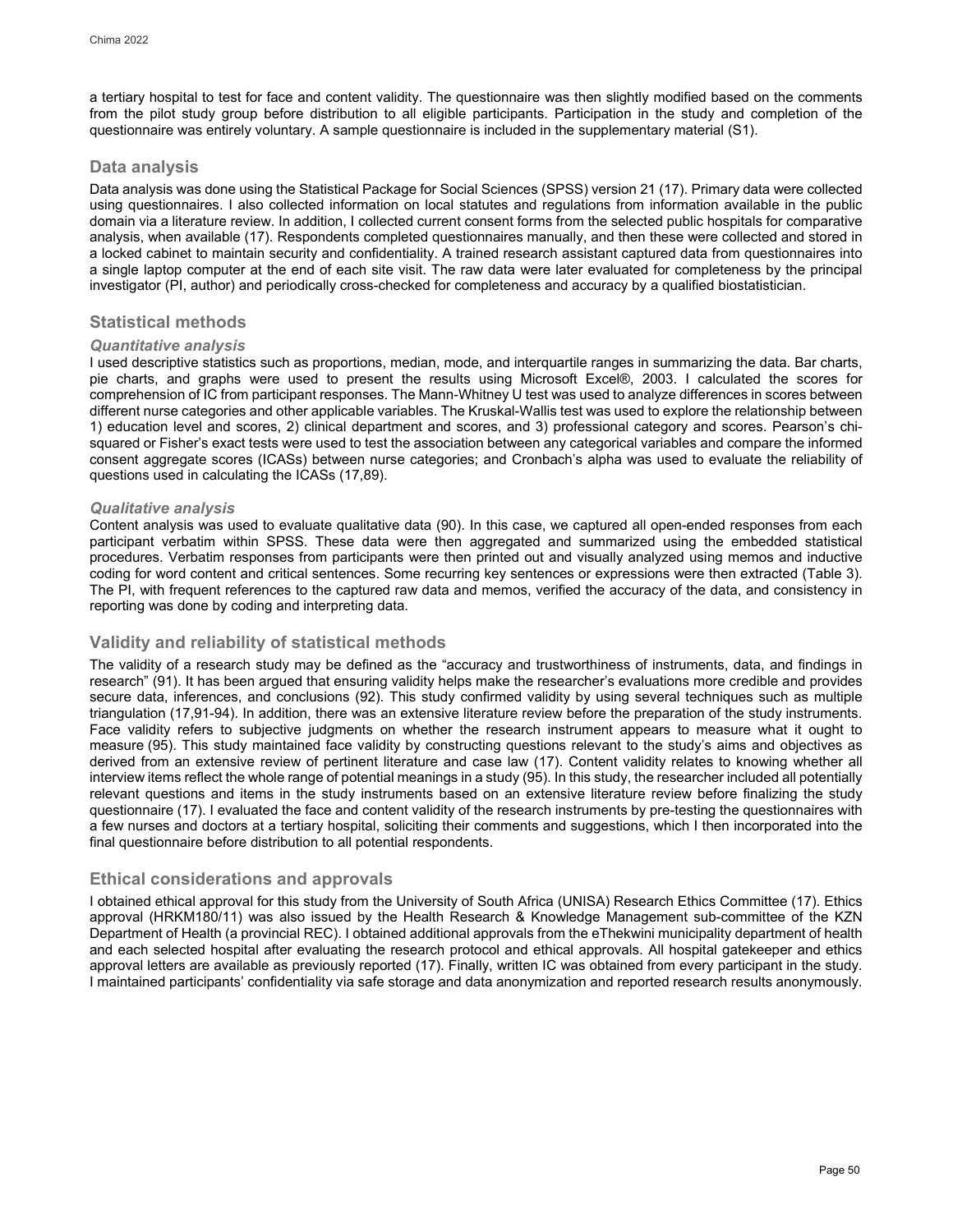# **RESULTS**

## **Demographic characteristics of the sample population**

The response rate for this study was 95% (355/373). Most nurse respondents in this study were female (92%), with a median age of 39 years (range 22-62). The age distribution of participating nurses showed a normal distribution using the One-sample Kolmogorov-Smirnoff test (mean = 39.25; SD = 9.912). Most respondents self-identified as professional nurses 85% (300/355), while 15% (54/355) identified themselves as staff or enrolled nurses (Figure 1). Nurses had 1-41 years of professional experience (median = 9 years), and all participating nurses (99.7%), except one, worked in public hospitals (99.7%); whether this particular nurse was dually employed in a public and private hospital is unknown. All data reported here were collected at the selected public hospitals during the study period; analysis of the single questionnaire from respondent working in a private hospital had no impact on the results reported here. Demographic characteristics of participating nurses are shown in Table 1. All major hospital departments were represented in this study, including internal medicine, surgery, obstetrics and gynecology, and pediatrics. The study also included nurses with specialized training practicing in trauma/casualty, theatre/perioperative, burns/critical care, and neonatal intensive care nursing units. Respondents classified by years of professional experience and hospital departments/nursing domains where this study was conducted are illustrated in Figures 2 and 3.

## **Information disclosure**

## *Time spent on information disclosure*

Most nurses (41%, 144/350) reported spending about 5-10 minutes on the IC process, while 24% (85/350) reported spending 10-20 minutes, and 16% (57/350) reported spending less than 5 minutes on IC. When asked if this amount of time was sufficient, the majority of nurses, 52% (185/353), answered yes, while 41% said it was not sufficient. Those who said time was insufficient gave various reasons for the negative response, including time constraints, large patient numbers, language barriers, and poorly educated patients who required more time for explanations. Time spent on IC by nurses is illustrated in Figure 4.



**Figure 1. Nurses by occupational category**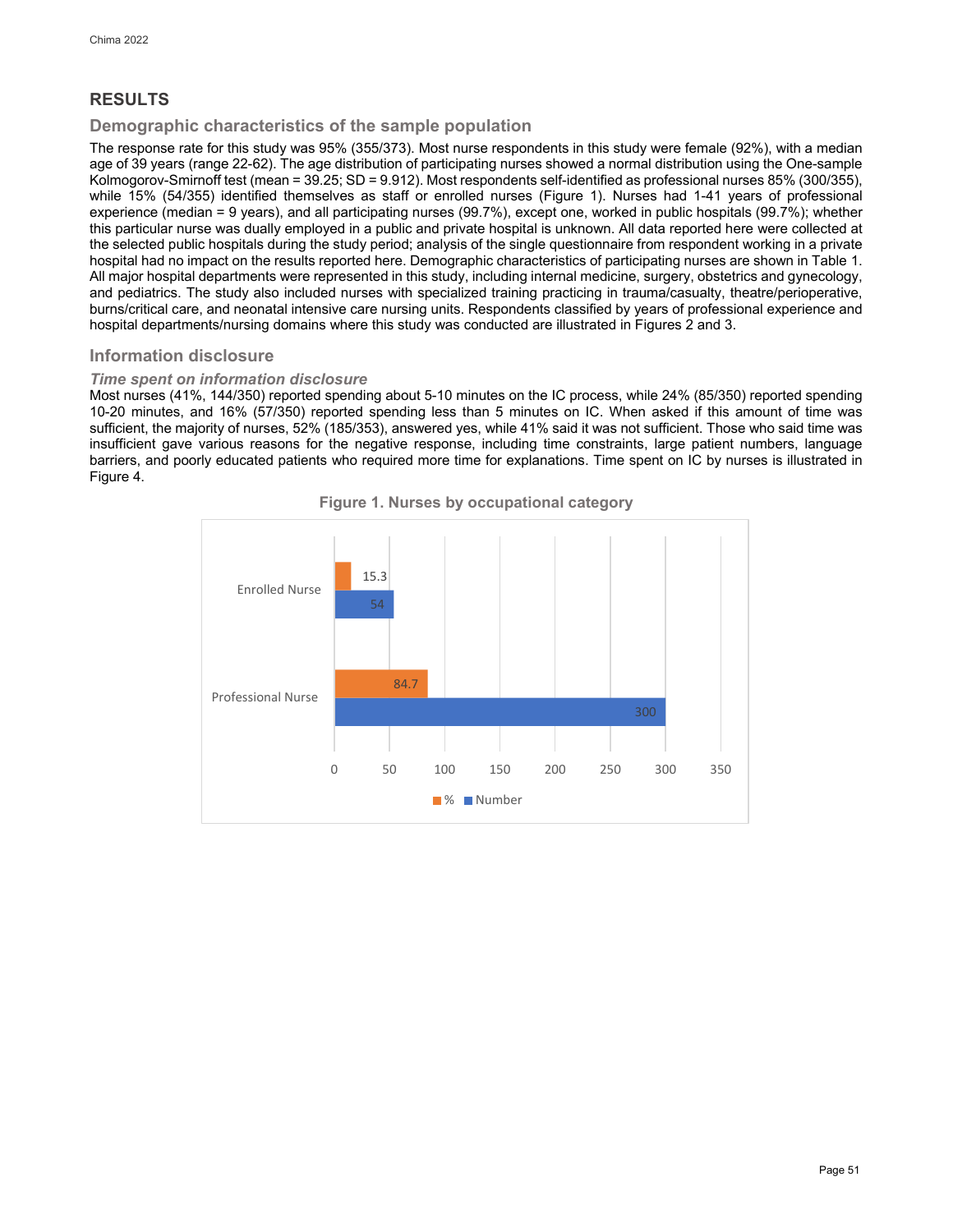

**Figure 2. Nurses categorized by years of professional experience**

**Figure 3. Nursing domains and hospital departments where the study was conducted**

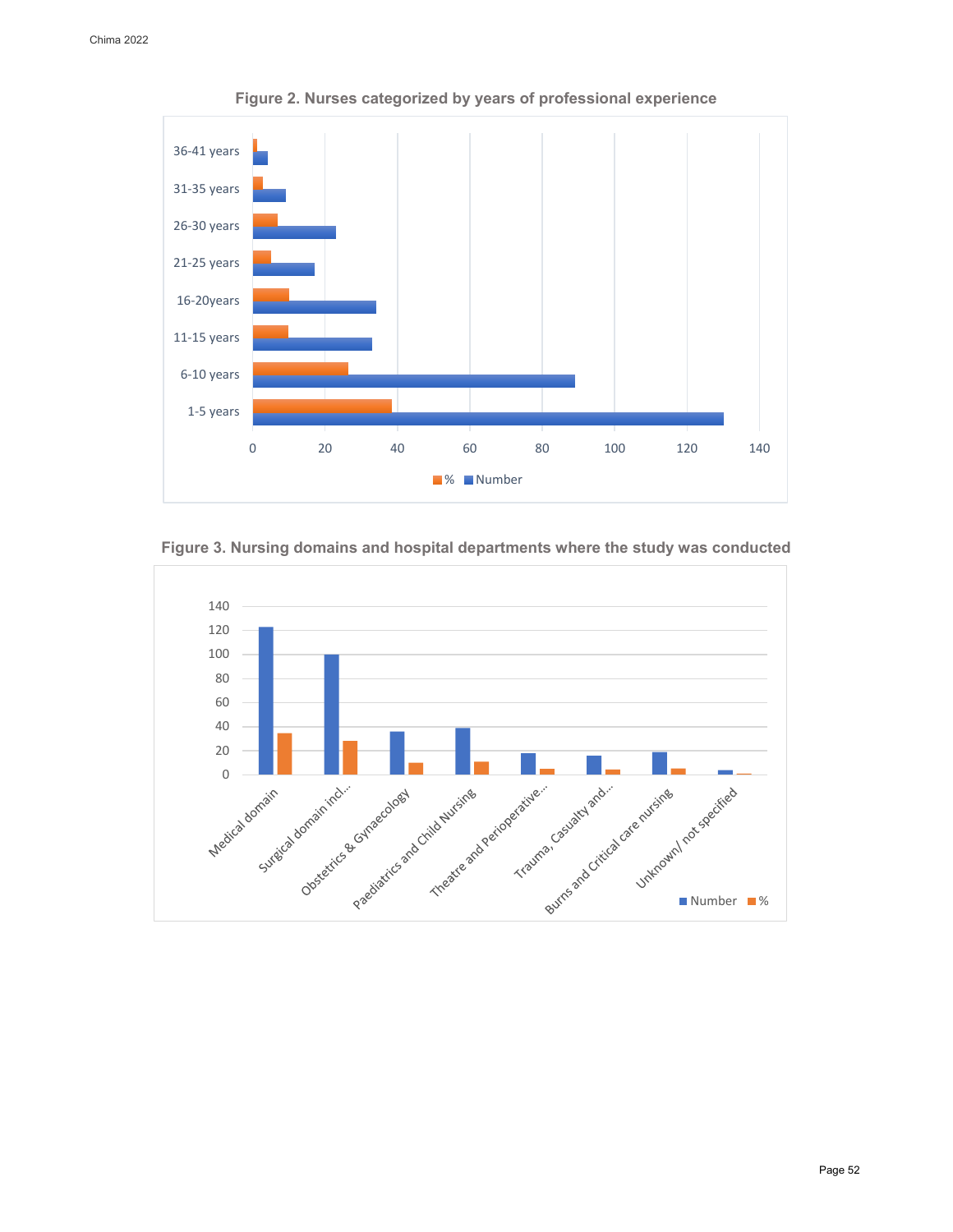| <b>Item</b>                                     | <b>Number</b> | Percent (%) |
|-------------------------------------------------|---------------|-------------|
| Gender                                          |               |             |
| Male                                            | 26            | 8.4         |
| Female                                          | 283           | 91.6        |
| Missing data                                    | 46#           |             |
| <b>Professional category</b>                    |               |             |
| Professional nurse (Nursing sister) §           | 300           | 84.7        |
| Enrolled nurse (Staff nurse)                    | 54            | 15.3        |
| Missing data                                    | 1#            |             |
| Age of respondents (years)                      |               |             |
| Minimum                                         | 22            |             |
| Maximum                                         | 62            |             |
| Mean                                            | 39.25         |             |
| Standard deviation                              | 9.912         |             |
| Professional experience (years)                 |               |             |
| Minimum                                         | 1             |             |
| Maximum                                         | 41            |             |
| Median                                          | 9             |             |
| <b>Area of Practice</b>                         |               |             |
| Public hospital                                 | 354           | 99.7        |
| Private hospital                                | 1             | 0.3         |
| Categorized by years of professional experience |               |             |
| $1 - 10$                                        | 219           | 64.6        |
| $11 - 20$                                       | 67            | 19.8        |
| $21 - 30$                                       | 40            | 11.8        |
| $\geq 31$                                       | 13            | 3.8         |
|                                                 |               |             |

|  |  | Table 1. Demographic characteristics of nurse participants |  |  |
|--|--|------------------------------------------------------------|--|--|
|--|--|------------------------------------------------------------|--|--|

Note: §Professional nurse (minimum 4-year nursing degree or diploma); \*Staff/eEnrolled nurse (minimum 2 year nursing diploma) (84-85); #Missing data: Some respondents did not respond to this question (excluded from data analysis).

### *Information disclosed*

Information disclosed to patients by nurses during IC included diagnosis was reported by 77% (265/346) of nurses. Treatment options were disclosed by 68% (233/345), while recommended treatment was disclosed by 65% (223/346) of nurses. Risks of refusing recommended treatment were disclosed by 80% (277/346) of nurses, while 71% (246/346) disclosed treatment benefits. Patients' right to refuse recommended treatment was disclosed by 67% (232/346) of nurses. More than two-thirds of nurses, 69% (238/346), disclosed the risks of treatment, while 23% (81/346) reported that they also revealed treatment costs. Overall, 78% of nurses felt that the amount of information disclosed to patients was adequate. Details of information disclosure by nurses are shown in Figure 5, while overall satisfaction with information disclosure is illustrated in Figure 6.

#### *Nature of risks disclosed*

Most nurses in this study reported disclosing the most common and serious risks to patients, with 80% (256/320) telling the "most common risks", while 42% (134/319) of nurses disclosed "serious risks". However, only 36% (114/318) of nurses reported disclosing "all material risks" to patients.

### *Methods used to obtain informed consent*

Most nurses reported obtaining written IC from patients (49%, 167/343), while 8% (26/343) reported obtaining verbal consent. Another 39% (135/343) of nurses reported using both methods, verbal and written, to obtain IC from patients, while 5% responded "it depends".

## *Mode of communicating with patients*

Most nurses (59%, 206/350) reported communicating with patients verbally using the patients' local language; 39% (135/350) of nurses reported using English, while 56% (195/350) reported using both English and the local language. Other methods used to enhance patient information disclosure included diagrams and pictures as reported by 20% (69/349) nurses, while the use of interpreters was reported by 56% (197/349) of nurses.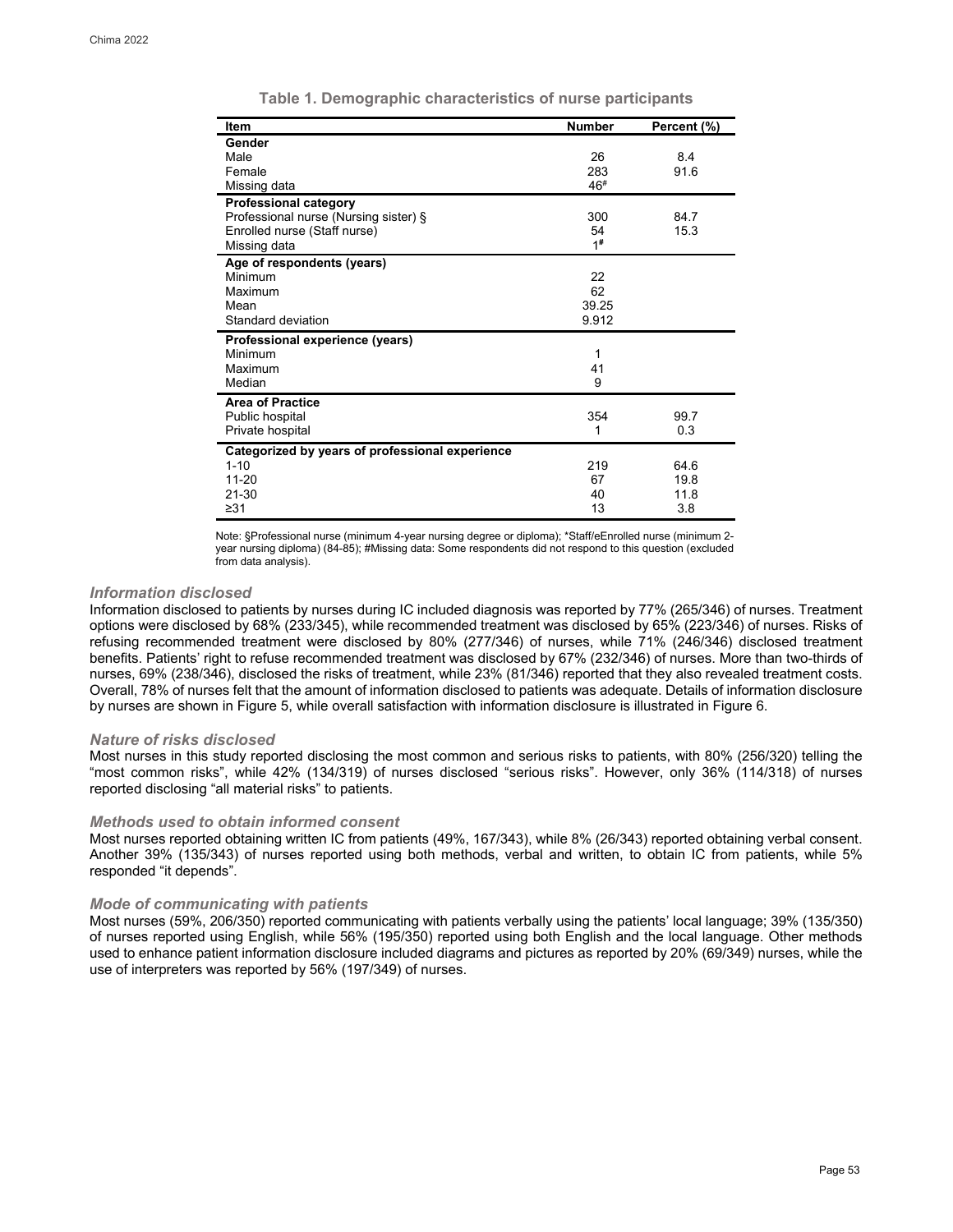

**Figure 4. Time spent on informed consent by nurses**





Note: Treatment in South African public hospitals is generally free of charge.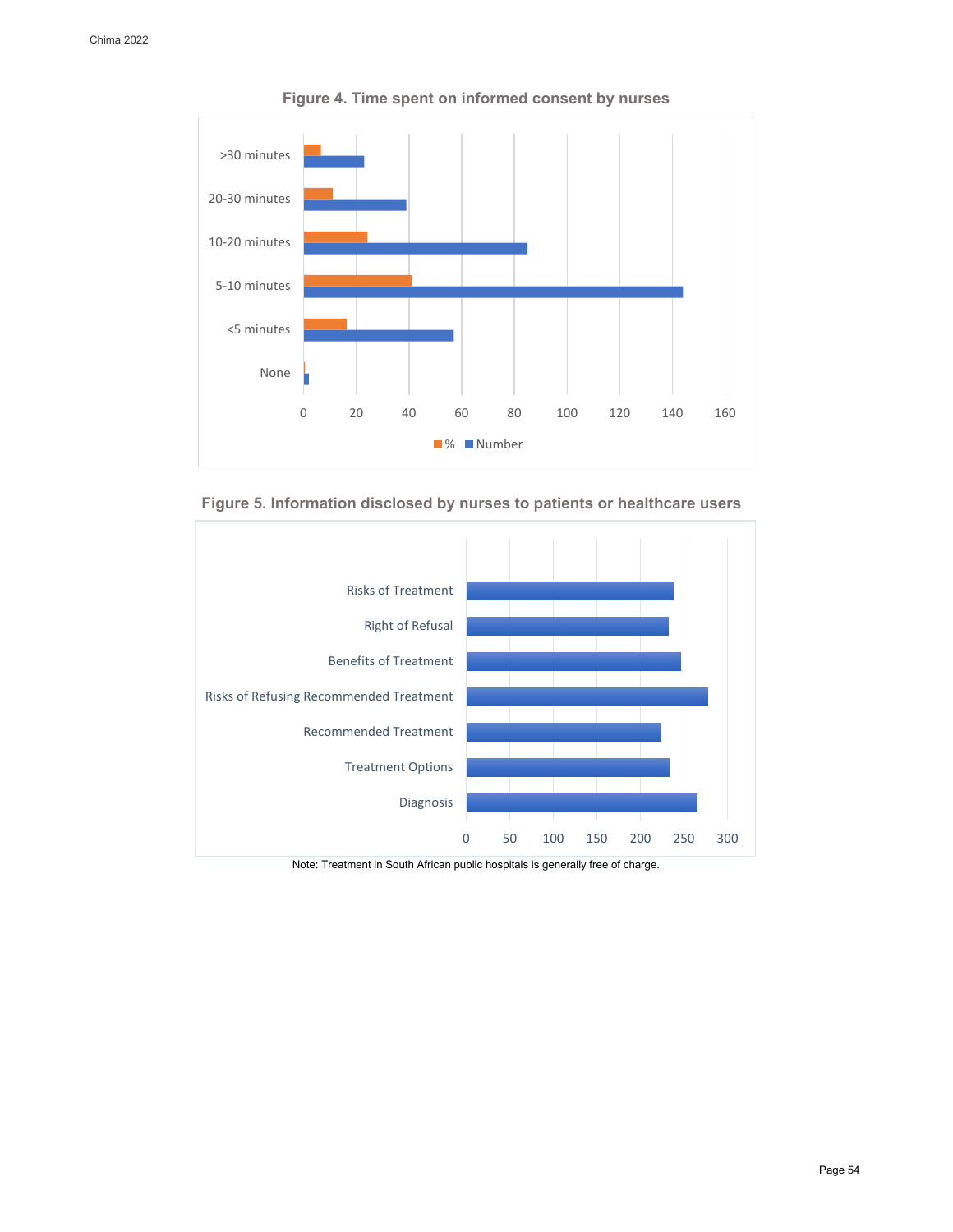

**Figure 6. Nurses overall satisfaction with information disclosure**

## *Assessing patients' decision-making capacity before consent*

With regards to assessing patients' capacity before obtaining IC, 54.8% (183/334) of nurses reported that they would generally presume that patients could consent to treatment, 35.6% (119/334) responded "no" to this question, while 9.6% (32/334) were unsure. Most nurses, 76% (257/337), reported that they routinely assessed patients' capacity to consent to treatment, while 19% (64/337) said they did not. Nurses were asked to rank a series of five variables: age, sex, education, appearance, and level of consciousness, in terms of importance in assessing patients' capacity. Most nurses correctly ranked level of consciousness first, followed by age, and educational level in that order. Patients' sex and appearance were ranked as least important when determining capacity. Respondents were also asked to rank five criteria – mental status examination, psychiatric consultation, ethics consultation, court adjudication, use of surrogates, and none of the above – by the level of importance for assessing capacity in difficult cases. Most nurses ranked mental status examination first, psychiatric and ethics consultation second, court adjudication third, and use of surrogates as least important when assessing capacity in challenging cases. When asked to specify which methods they would use to determine capacity in complex cases, most nurses listed the Glasgow Coma Scale, mental status exam, orientation in time, place, person, and level of consciousness.

### *Barriers to informed consent identified by nurses*

Nurses were asked to rank a series of potential barriers to IC on a 7-point scale, where 1 was considered the most challenging and 7 the least difficult. Most nurses ranked language difficulties as their number one challenge, followed by workload as number two. Time constraints, lack of education, and lack of administrative support, and cultural barriers, were equally ranked third. The least difficult challenge experienced by nurses was due to medical paternalism. Barriers to IC identified by nurses in this study are shown in Figure 7 and Table 2. Other cultural barriers to IC identified by nurses based on qualitative content analysis are summarized in Table 3.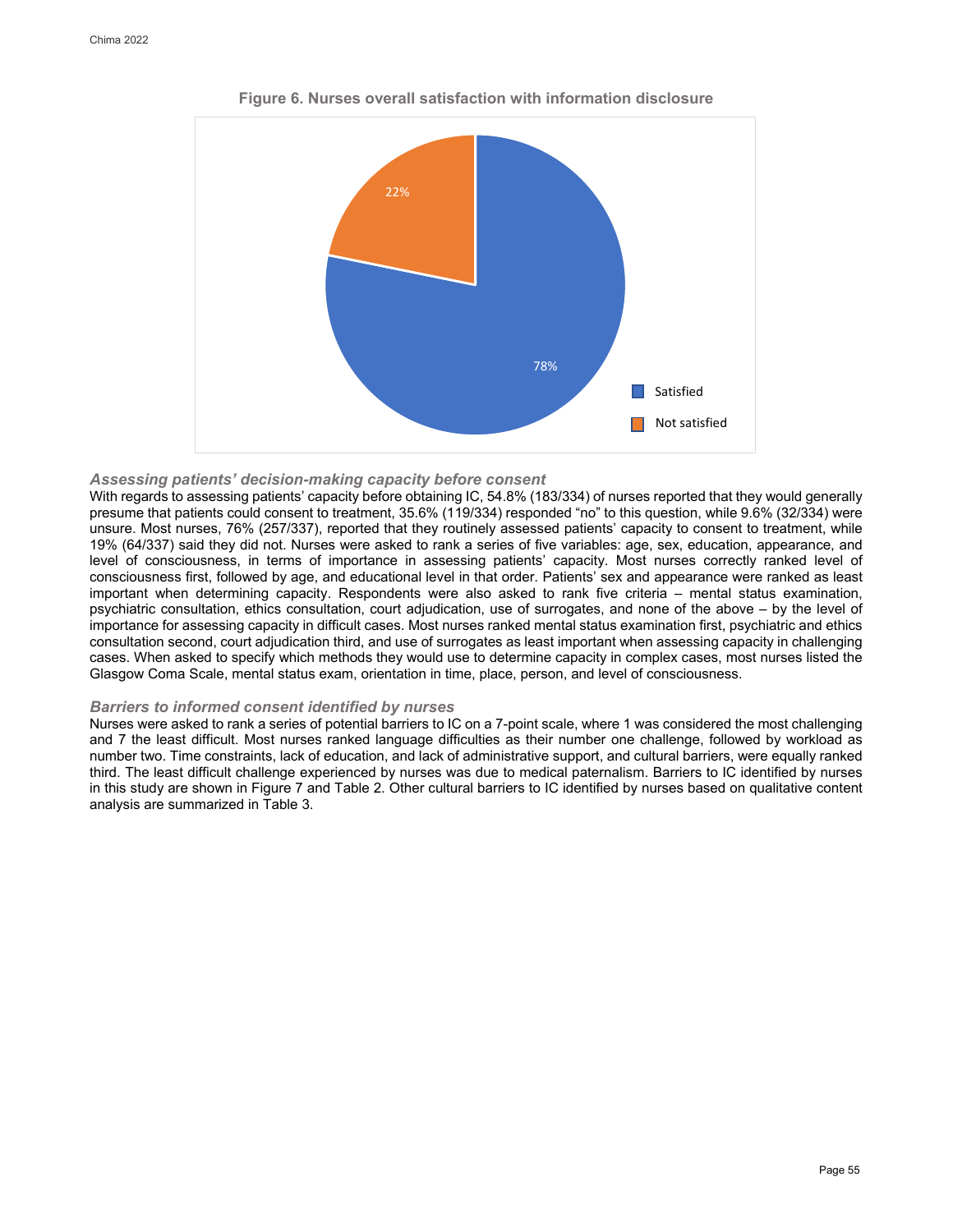

**Figure 7. Barriers to informed consent reported by nurses**

| Table 2. Barriers to obtaining informed consent reported by different categories of nurses |  |  |  |  |  |  |  |
|--------------------------------------------------------------------------------------------|--|--|--|--|--|--|--|
|--------------------------------------------------------------------------------------------|--|--|--|--|--|--|--|

| <b>Occupational rank</b> |                | Time constraint | Workload | Language<br>difficulties | <b>Lack of administrative</b><br>support (e.g.,<br>interpreters) | Cultural<br>barriers | Lack of<br>education | <b>Medical</b><br>paternalism |
|--------------------------|----------------|-----------------|----------|--------------------------|------------------------------------------------------------------|----------------------|----------------------|-------------------------------|
| Professional             | N              | 194             | 190      | 228                      | 181                                                              | 186                  | 197                  | 163                           |
| nurse                    | Median         | 3.00            | 2.00     | 1.00                     | 3.00                                                             | 3.00                 | 3.00                 | 6.00                          |
|                          | <b>Minimum</b> |                 |          |                          |                                                                  |                      |                      |                               |
|                          | Maximum        |                 |          |                          | 7                                                                | 7                    |                      | 7                             |
| <b>Enrolled nurse</b>    | N              | 22              | 26       | 31                       | 22                                                               | 21                   | 23                   | 20                            |
|                          | Median         | 4.00            | 1.50     | 1.00                     | 2.00                                                             | 3.00                 | 2.00                 | 4.50                          |
|                          | <b>Minimum</b> |                 |          |                          |                                                                  |                      |                      |                               |
|                          | Maximum        |                 |          |                          |                                                                  | 6                    |                      | 7                             |
| <b>Total</b>             | N              | 216             | 216      | 259                      | 203                                                              | 207                  | 220                  | 183                           |
|                          | Median         | 3.00            | 2.00     | 1.00                     | 3.00                                                             | 3.00                 | 3.00                 | 6.00                          |
|                          | Minimum        |                 |          |                          |                                                                  |                      |                      |                               |
|                          | Maximum        |                 |          | 7                        |                                                                  | 7                    |                      | 7                             |

Note: There was no statistically significant difference between barriers identified by professional or enrolled/staff nurses using the Mann-Whitney U test.

## *Nurses' general knowledge regarding the IC doctrine*

When nurses were asked who should ideally obtain IC from patients during clinical procedures, 79% of nurses (270/342) reported that the nurse performing a medical procedure should obtain consent from the patient. When asked what standard should be used for information disclosure, 56% (165/295) chose the reasonable doctor standard, while 47% (138/291) chose the prudent patients' standard. When asked whose responsibility it was to ensure that adequate information was disclosed during IC, the majority of nurses, 60% (196/325), felt that it was the nurse's responsibility; 37% (121/325) felt that both nurses and patients were jointly responsible. By comparison, 12% (40/326) of nurses indicated that it was the patients' responsibility. When asked whether the amount of time spent on information disclosure was adequate, 52% (185/353) of nurses responded in the affirmative. Further, when asked if the current consent form used in KZN public hospitals was adequate, 81% (281/345) of nurses felt it was satisfactory. Some of the nurses who believed that the current consent form was inadequate gave the following open-ended responses as their reasons (not all respondents answered the open-ended questions):

"*The forms need to be written if possible, in patients' language."* 

*"Theatre/surgery consent forms should be maybe be also written in example Zulu language and to allow the patient also to read themselves with explanation of course- to increase their knowledge regarding surgery and providing consent."* 

*"The patient should be asked to repeat back to the doctor all that he understands of what was told /explained to him in order to ascertain his level of understanding of what the procedure entails and what the risks are."*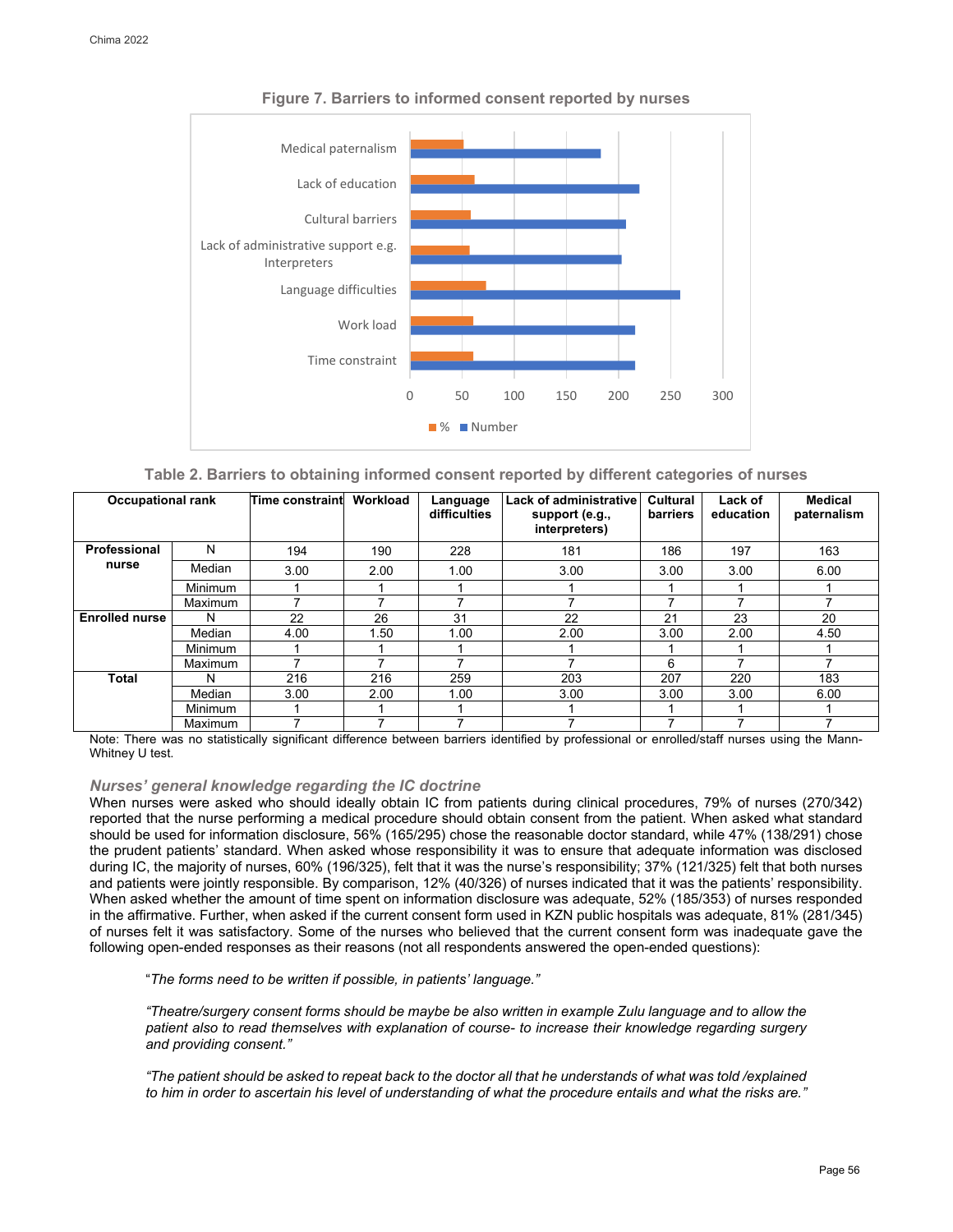Other nurses expressed concern that current consent forms had no binding space to indicate that they disclosed information or alternatives to patients: *"Think more aspects to be added to consent form"* and *"We need a column for patients to sign for blood transfusion."* 

## *Voluntariness*

When asked if they would allow patients to choose a specific procedure or treatment, 40% of nurses (137/337) answered affirmatively, while the majority 50% (170/337) did not. Nurses' responses to general questions regarding IC knowledge and practice are summarized in Table 4.

## **Table 3. Some cultural barriers to informed consent identified by nurses**

- 1. Refusal of blood transfusion due to religious beliefs or customs: *"Jehovah's witnesses"*
- 2. Cultural belief systems: *"Like Xhosa not allowed to do medical circumcision(hospital)"* or *"At times certain cultures have reluctancies* [sic]*to theatre or hospital interventions. View hospital as a place where people pass away"* or *"Adult patient requesting to pass out to fulfil a certain ritual before surgery [sic] is done."*
- 3. Request for family consultation or involvement before consent: *"Sometimes patient will want to report at home to get consent from relatives"* e.g*., "Africans where head of family plays an important role."*
- 4. Language barriers: *"Now that there are other people from Africa. Sometimes language is a barrier"*; *"Language (both verbal & sign)"*
- 5. Preference for traditional remedies, *"Black patients usually prefer traditional remedies"*
- 6. Religious beliefs: *"Patient are sometimes unwilling to get sterilized due to cultural/religious reasons" or "Where married women don't want to consent for gynecological treatment without husbands consent"* or *"Patients that are fasting and cannot give consent"* or *"exposure for Moslem women".*

| <b>Relevant questions</b>                          | <b>Nurses (Yes)</b> | Nurses (No)  |
|----------------------------------------------------|---------------------|--------------|
|                                                    | No. (%)             | No. (%)      |
| Language of communication?                         |                     |              |
| English                                            | 135/350 (39)        | 213/350 (61) |
| Patients' local language                           | 206/350 (59)        | 140/350 (40) |
| Both English & local                               | 195/350 (56)        | 150/350 (43) |
| Methods of obtaining consent?                      |                     |              |
| Verbal                                             | 26/343 (8)          |              |
| Written                                            | 167/343 (49)        |              |
| Both verbal and written                            | 135/343 (39)        |              |
| Who normally obtains consent?                      |                     |              |
| <b>Nurses</b>                                      | 50/342 (15)         | 292/342 (85) |
| Junior doctors                                     | 71/342 (21)         | 271/342 (79) |
| HCP performing procedure/treatment                 | 270/342 (79)        | 72/342 (21)  |
| Any available HCP                                  | 25/342 (7)          | 317/342 (93) |
| Standard to be used for information disclosure     |                     |              |
| Reasonable doctor standard                         | 165/295 (56)        | 82/295 (28)  |
| Prudent patient standard                           | 138/291 (47)        | 107/291 (37) |
| Responsibility for adequate information disclosure |                     |              |
| Nurse responsibility                               | 196/325 (60)        | 129/325 (40) |
| Patients' responsibility                           | 40/326 (12)         | 286/326 (87) |
| Nurse & patient jointly responsible                | 121/325 (37)        | 204/325 (63) |
| Time spent on information disclosure               |                     |              |
| Sufficient or adequate                             | 185/353 (52)        | 145/353 (41) |
| <b>Current hospital consent form</b>               |                     |              |
| Satisfactory or adequate                           | 281/345 (81)        | 42/345 (12)  |

**Table 4. Nurse general knowledge and practices regarding IC**

## *Understanding and use of implied or presumed consent*

When asked if they ever used implied or presumed consent during clinical practice, 41% (112/273) of nurses answered yes, while 59% (161/273) said no. When asked about specific instances when they used implied or presumed consent in practice, 26% (73/280) of nurses said they used it when patients presented at the clinic. Another 31% (87/281) said they used it when patients were admitted to the ward, and 41% (117/284) reportedly used implied/presumed consent in emergencies. However, when nurses were asked to explain what they understood by implied or presumed consent, the majority did not appear to fully comprehend its meaning. Many nurses responded that when patients showed up at a clinical facility to seek help or treatment, this automatically implied consent to treatment. Verbatim responses from nurses included statements such as: *"By routine of the patient coming to the healthcare facility, he is consenting to treatment"* or *"By virtue of the fact that you have sought my help"* and *"patient presents themselves requesting treatment.*"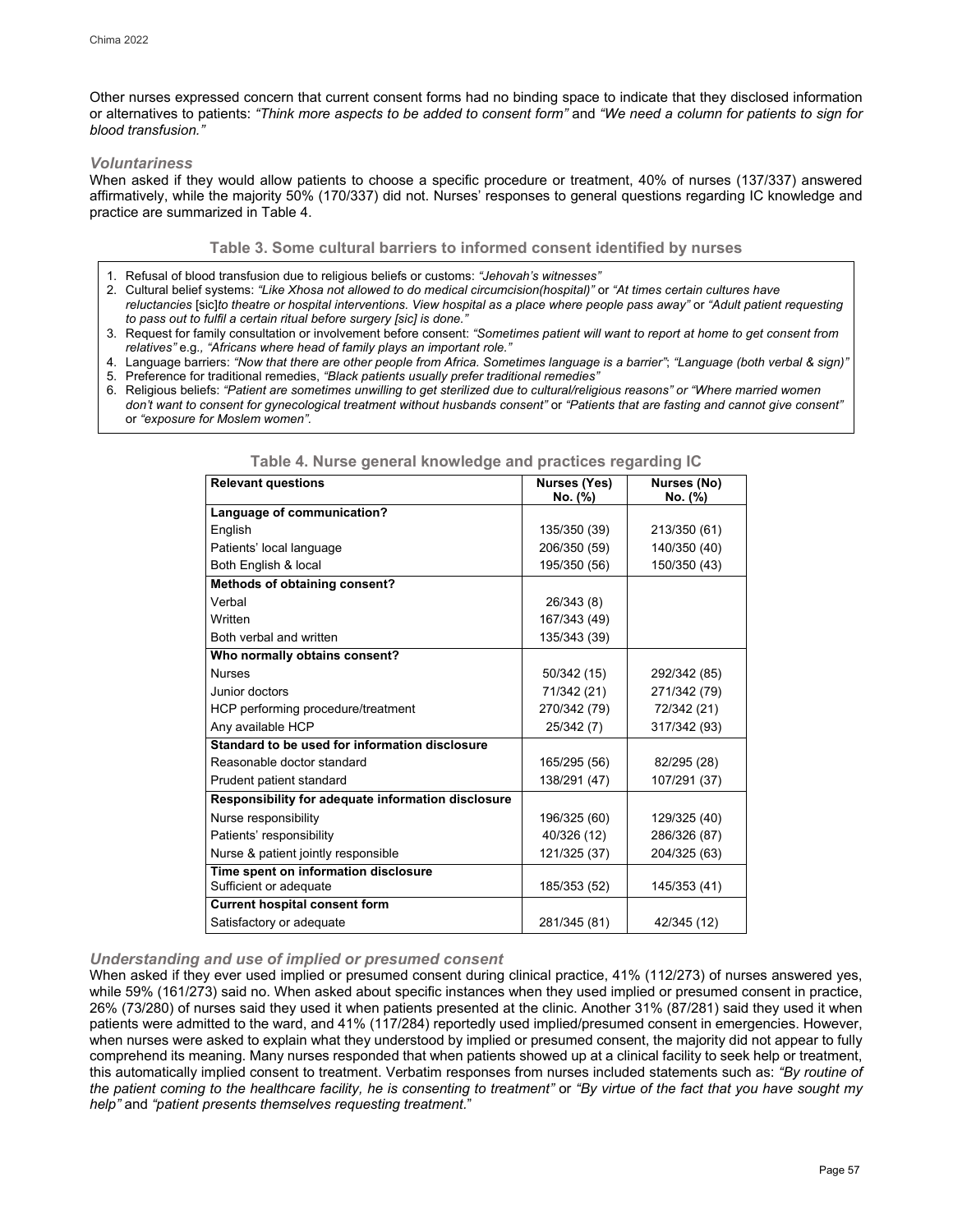In terms of overall use of implied/presumed consent in practice, 20% (44/218) of nurses reported using it some of the time or occasionally, 23% (51/218) said they used it seldom or rarely, 16% (35/218) reported using it all of the time, while 40% (88/218) said they never use implied/presumed consent in practice. The reported use of implied/presumed consent by nurses is illustrated in Figure 8. Another 57% (142/248) of nurses reported that they obtain specific permission for some clinical procedures. Examples of procedures listed by nurses where specific consent was required included blood transfusions, lumbar punctures, surgical operations (e.g., tubal ligation), and bone marrow aspiration. Other situations included HIV testing, CT scans, and anything invasive.





## *Knowledge of local healthcare laws by nurses*

To evaluate the general knowledge of nurses regarding current local laws about IC, I included two specific questions on the questionnaire. On the first question relating to age of consent to medical treatment in South Africa, 30% (99/331) of nurses correctly chose 12 years as the answer, 10% chose 15 years, 55% (183/331) selected 18 years, 3.6% chose 21 years, and 1.2% of nurses were unsure. However, based on the South African Children's Act 2005, the current age of consent to routine treatment in South Africa is 12 years of age (96). On the question about age of consent for termination of pregnancy in South Africa, the majority of nurses, 58% (190/327), indicated 12 years as the correct answer, while only 8% (25/327) of nurses correctly identified any age as the response as stipulated by the *Choice on Termination of Pregnancy Act* 1996 (97,98).

## **DISCUSSION**

The study reported here was part of a triangular cross-sectional survey designed to evaluate knowledge and practice of informed consent (IC) amongst doctors, nurses, and patients at selected public hospitals in South Africa (17). According to Creswell (93), survey design provides a quantitative or numeric description of trends, opinions, or attitudes of a particular population by studying a sample of that population. Based on this, a researcher can then draw conclusions, generalize, or make claims on that specific population. Further, cross-sectional studies are commonly used in social science research to measure a particular phenomenon at one point in time in that specific population, sometimes described as one-shot studies (99). Kumar (100) further characterized a cross-sectional study as a study that defines a phenomenon by taking a section of it at any one time.

In this study, I used cross-sectional survey methodology to evaluate the practice of IC (the phenomenon) among professional and staff nurses working in public hospitals in the eThekwini metropolitan municipality, South Africa (the population under study). The rationale for this study was to establish whether South African nurses (professional and enrolled/staff) are knowledgeable regarding the ethical and legal requirements of IC; and whether they are practicing within the current regulatory framework for IC as codified in the NHA (17,34), and other relevant South African ethical guidelines and regulations (3,17,25,35,96-98). Findings from this study suggest that professional and staff nurses practicing at KZN public hospitals are only partially knowledgeable regarding current IC regulations, and implementation in practice may be deficient. For example, most nurses in the study were quite familiar with methods to evaluate patients' capacity using routine mental status exams such as level of consciousness, yet many did not know the current age of consent to routine medical treatment or the age of consent for termination of pregnancy.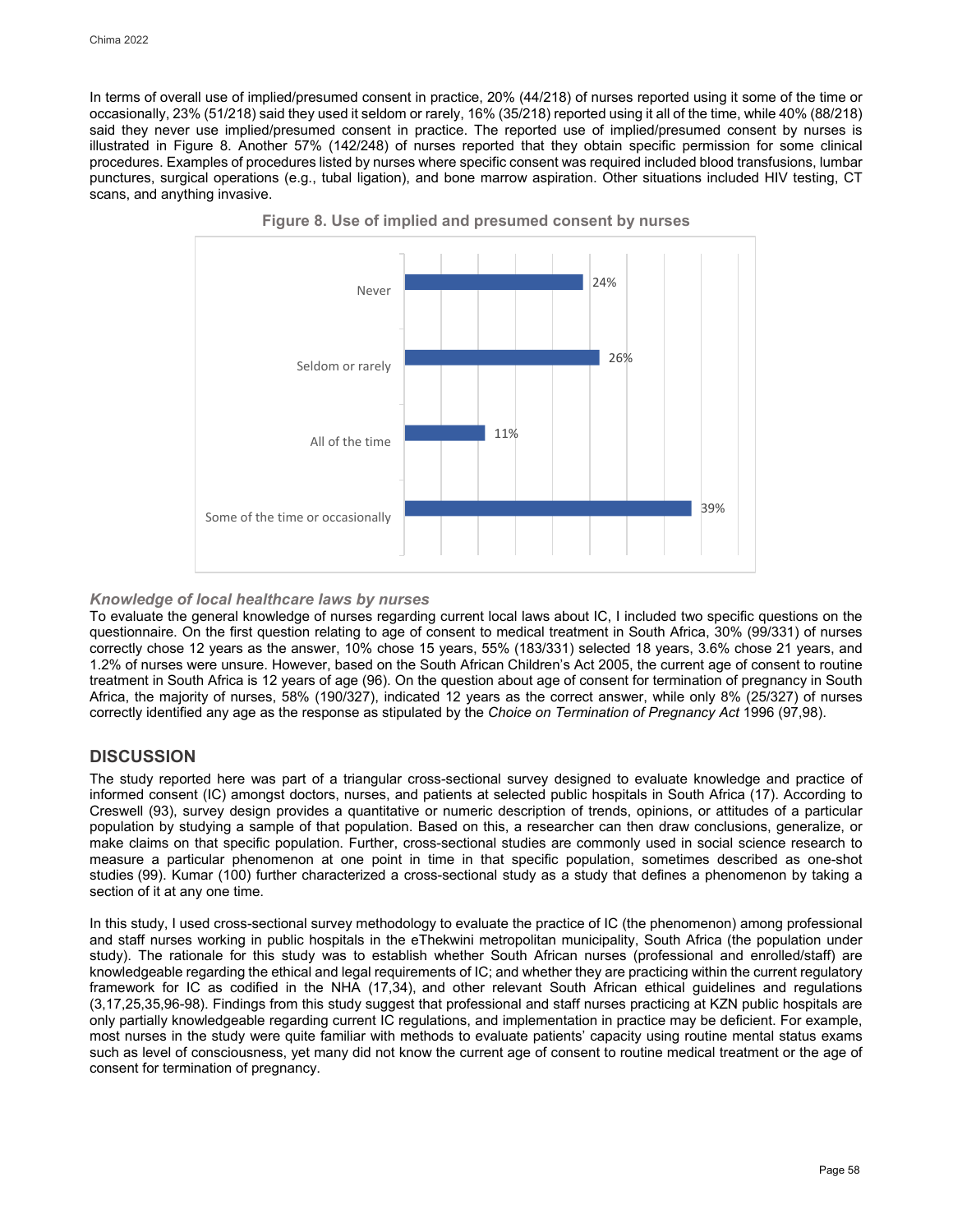## **Understanding and practice of IC by South African nurses**

Based on this study, South African nurses' observed deficiency in knowledge regarding IC regulations was not different between professional and staff/enrolled nurses. Comparison of ICASs (17,19,48) between professional nurses and enrolled/staff nurses showed that professional nurses scored nine on average while staff nurses scored seven. However, this difference between professional and staff nurses was not statistically significant  $\rho$  = 0.090. The inadequacies in knowledge regarding IC did not differ based on the years of professional experience. Further, there was a statistically significant difference between doctors' levels of knowledge regarding IC compared to nurses (17,19). However, nurses' knowledge levels were similar to those of physiotherapists and assistants in the KZN province, based on comparisons using ICASs as previously reported (48).

An in-depth analysis of nurse responses from this study showed that nurses were more likely to disclose risks of refusing recommended treatment (80%) and benefits of treatment (71%) rather than overall risks of treatment (69%) and right of refusal (67%). This pattern of information disclosure is similar to those observed among physiotherapists and their assistants practicing in the same public hospitals in the eThekwini municipality, KZN (48). These observed similarities and differences are notable because the NHA (34) does not differentiate between IC practices among different healthcare providers (17,19,34,48). The observations from this study may also reflect similar observations from studies of newly graduated nurses from another South African nursing college, which found that nurses' competence to practice at graduation appeared inadequate (101). While one may argue that because nurses are not routinely required to obtain IC from patients, they may not need to bother about specific details of IC. Nevertheless, the current law, as specified by the NHA (34), requires that every healthcare provider obtain IC from healthcare users before medical treatment (17,25,34), which ultimately includes all registered nurse practitioners (3). This requirement also indicates that knowledge of IC regulations by nurses is not expected to be any less than those of other healthcare professionals, including doctors. This is consistent with the opinion of the UKSC in *Montgomery v Lanarkshire* (33), which argued that:

[...] since a wider range of healthcare professionals now provide treatment and advice of one kind or another to members of the public, either as individuals or as members of a team drawn from different professional backgrounds, with the consequence that, although this judgment is concerned particularly with doctors, it is also relevant, *mutatis mutandis,* to other healthcare providers (33).

On the other hand, one could argue that such criticism of nurses' factual knowledge regarding IC should not be limited to South African nurses alone because studies from other LMICS like Indonesia (12) and Nigeria (102) indicate similar deficiencies in the implementation of IC by practicing nurses, either due to inadequate knowledge or other cross-cultural factors (8,9,12,102). Furthermore, studies regarding nurse performance in developed countries such as Greece, the Netherlands, Korea, and Japan (13-16,21,22), suggest that nurses may not diligently implement all the elements of IC during nursing practice, either due to confusion about nurses' roles in the IC process, or incomplete appreciation of the ethical principle of respect for autonomy and the doctrine of IC in nursing care practice (8,13-16,103-105). It has also been suggested that nurses' roles in the IC process may be multidimensional because of the current emphasis on respect for autonomy over professional beneficence, coupled with greater awareness of patients' rights, dignity, and human rights in healthcare (1-6,39,103,105,106).

## **Barriers and challenges to informed consent**

In this study, respondents' primary barrier to IC was language, as reported by 73% of nurses. Other barriers identified by nurses included lack of education and lack of administrative support in the form of interpreters. These three barriers point to the importance of language in the understanding and practice of IC in multicultural countries like South Africa. It has been reported that language barriers may have deleterious effects on healthcare practice, leading to unfavourable outcomes, such as misdiagnosis, failure of preventive advice, or non-compliance with prescribed medications that could ultimately lead to allegations of medical malpractice against healthcare professionals (17,46-47). In addition, language barriers during IC and clinical practice are not limited to South Africa or LMICs alone, since language barriers in healthcare have also been reported from multicultural developed countries like the USA and Germany (47,107-109). According to a study by Schenker and colleagues (108): "Language barriers are known to complicate many aspects of patient care, including receipt of medical services, patient satisfaction, interpersonal processes of care, comprehension, adherence to prescribed medication regimens, and length of hospital stay" (108, p.294). The study by Schenker et al. also reported that even where interpreter services were readily available, this did not prevent failures to document IC in patients' clinical notes among patients with low English proficiency (108). In another international comparative study between the USA and South Africa within a prehospital ambulatory-care setting. Emergency medical services telecommunicators identified telephonic interpreter services as the single most effective strategy for overcoming language barriers (109). Therefore, the impact of language barriers on the IC process and its potential impact on the overall quality of healthcare service delivery cannot be overemphasized.

One could further suggest that the problem of lack of trained interpreters in South African public hospitals not only detracts from clinical practice but also increases the workload of nurses who may be called upon to act as interpreters on ad hoc basis as part of "cultural brokerage" (9,49). Such additional expectations from nurses, which lie outside their normal job profiles, could be partly responsible for the increased patient workload reported by nurses in this study, leading to the high turnover of nurses due to job pressures, lack of job satisfaction, and moral distress (50-52,84). Other factors identified from this study that may affect IC practice include high unemployment rates and dichotomous healthcare service in South Africa. As previously reported, most healthcare users accessing public healthcare services in South Africa are unemployed or disadvantaged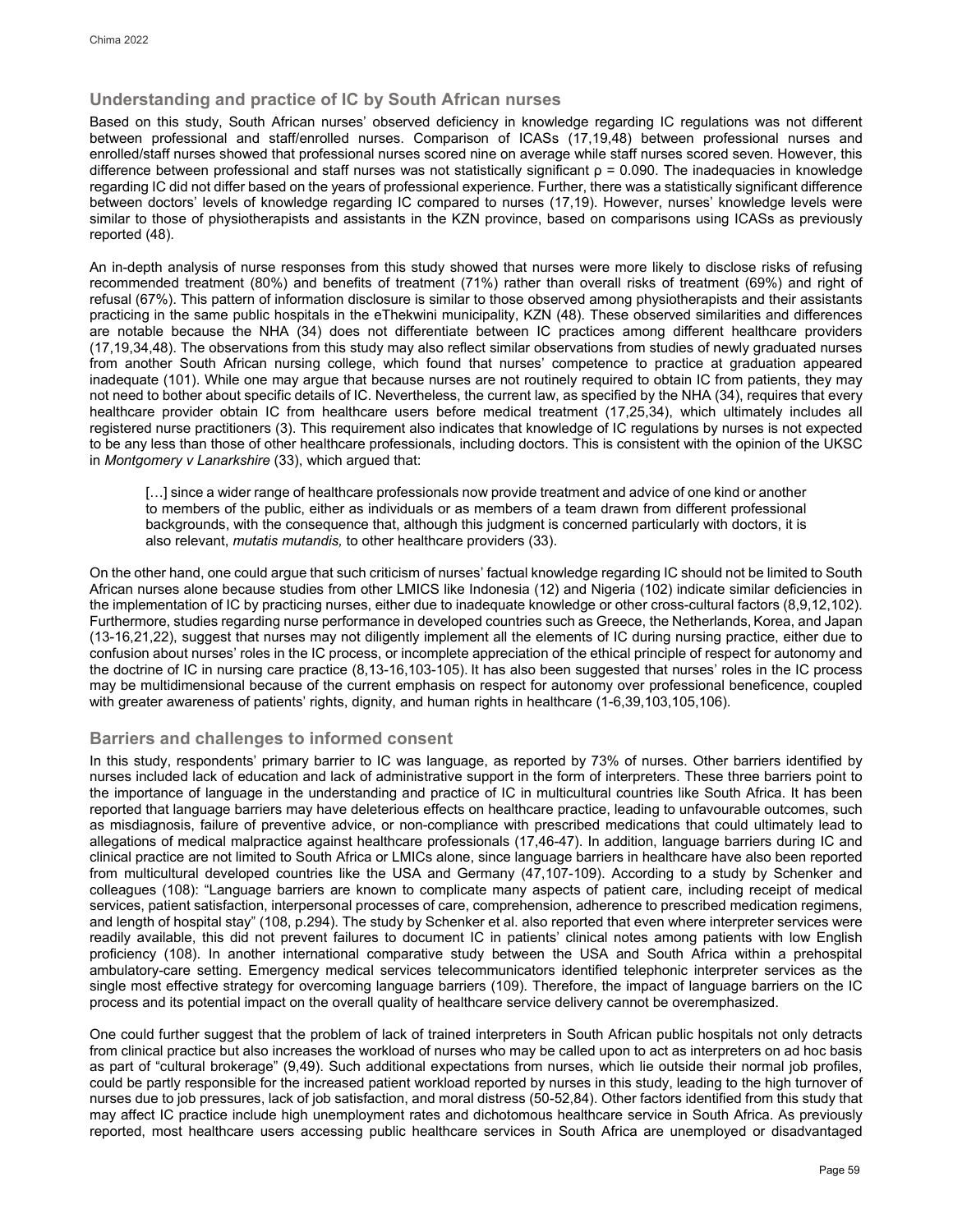(17,25,42-43), leading to overutilization of public health services and increased workload for nurses (17,19,42). This may impact the time available for obtaining proper IC and contribute to reported poor job satisfaction, attrition, and moral distress among South African nurses (50-52,84).

## **Gender norms in South African nursing**

Another interesting finding from this study was the comparatively low ratio of male to female nurses who participated, with 26 male nurses (8.41%) and 283 female nurses (91.6%) completing the survey. Comparison of these figures to the number of registered nurses in the KZN province, South Africa, showed that there were 48,079 nurses registered in the categories of professional and enrolled/staff nurse in 2012, of which 4145 were males, representing 8.6% registered male nurses when compared to females, as reported by statistics from the SANC (85). Furthermore, the total number of registered nurses in the male categories in 2019 showed only a marginal increase in the number of registered male nurses (6133) or 10.6%, representing a 2% increase in numbers from 2012 to 2019, based on the SANC registration figures (85), as corroborated by other sources (76-77).

First, the reported participation of male nurses in this study is consistent with the ratio of male to female registered nurses in South Africa (85). In addition, this study highlighted the gender disparity and feminization of the nursing profession in South Africa, as reported elsewhere (73-76). This skewed gender role in nursing, while a global phenomenon (63-66,72,78-81), was reinforced in South Africa by the racial and gender disparities arising during the apartheid regime (6,39,40,73-76), whereby other commentators have suggested that: "Professionalization of nursing in South Africa was part of a broader colonial project of introducing western forms of medicine to the natives […] consequently, during the colonial period many nursing schools, operating under Nightingale's nursing model (which only admitted white female students), were created throughout the country" (73, p.648). Such practices eventually led to the virtual exclusion of men from the nursing profession, contributing to its depiction as a feminine occupation. Due to the masculine gender identity norms in South African culture, men are not traditionally encouraged to become nurses.

Those who decide to become nurses may sometimes suffer from gender identity crises (73-76), often justifying their choice of the nursing profession as accidental (73). This feminization of the nursing profession is not only prevalent in South Africa, but found globally with women representing over 70% of the HCWs in nursing and social care as reported by the WHO and others (63-64,72,78-81). Notably, in more traditional societies and LMICs worldwide, the nursing profession has become associated with a reserved job for women (63-66,72,78-81). With particular reference to midwifery, colloquially construed as "*sage-femme; accoucheuse"* or "woman who assists women in childbirth" (78-79), leading some authorities to conclude that "gender inequality is a pressing human rights and socio-economic issue-and it is also bad for our health" (69, p.1).

From an extensive review of relevant literature (17), one can appreciate that not many empirical studies have critically evaluated the knowledge and practice of IC by nurses in South Africa. In contrast, few other studies evaluated IC knowledge by nurses practicing in Sub-Saharan Africa (SSA) (17,102). The limited number of studies on nurses and IC from SSA have focused mainly on the knowledge and performance of nurses in the context of biomedical research (9,110,111). On IC practice by nurses, fewer empirical studies have been conducted, and are usually in conjunction with doctors (112-116), where nurses appear to play a secondary role, both in their knowledge and application of IC during clinical practice (102,112-116). Recent studies on the knowledge of ethical issues confronting nurses practicing in South Africa appeared to focus on appreciation of issues related to the nurses' pledge (4,5,101), with some reported deficiencies in nursing professionalism (11), which may reflect a superficial understanding of the importance of healthcare laws and ethics by nurses. Some identified ethical dilemmas within the nursing profession in South Africa include deterioration of the nurse-patient relationship, poor job satisfaction, moral distress, and the unprofessional attitudes of some nurse caregivers (4-6,84,101). These observations suggest that the general knowledge of ethics and healthcare laws amongst many nurses in South Africa may be inadequate, with nurses in the auxiliary and junior categories sometimes expressing concern that ethical nursing care practice is emphasized mainly among professional and enrolled nurses (5,6,101). Such observed deficiencies in nurses' knowledge of ethical issues (nursing ethos) and nursing professionalism have been highlighted by recent recommendations for nurse training in South Africa (84), and previously outlined in a report by the Democratic Nurses of South Africa (DENOSA) to the Truth and Reconciliation Commission (TRC) of South Africa 1996 (39), which stated in part:

Ethics content has always been included in nursing curricula. However, it seems that educators have largely not succeeded in teaching this subject so that it had everyday application. While provision is made for the teaching of ethics in the curriculum, nurses do not seem to identify it as significant to their professional role. In one study, it was found that 87% of the research sample indicated that they did not regard the subject Ethos as necessary to their work as registered nurses. It also appeared from interviews that, in teaching the subject, more attention was given to the history of nursing and etiquette than to ethics and professional conduct, and that students perceived the subject as a list of "dos and don'ts" (39, p.110).

## **Implications for nurse-training in South Africa**

Although this study was limited to professional and enrolled/staff nurses in the eThekwini municipality, KZN, South Africa, the study revealed that while many nurses are partially knowledgeable about certain aspects of IC, most were deficient in specific knowledge regarding pertinent legal requirements of IC as stipulated by current South African laws. For example, with regards to the age of consent to routine medical treatment in South Africa, only about 30% of nurses correctly identified the current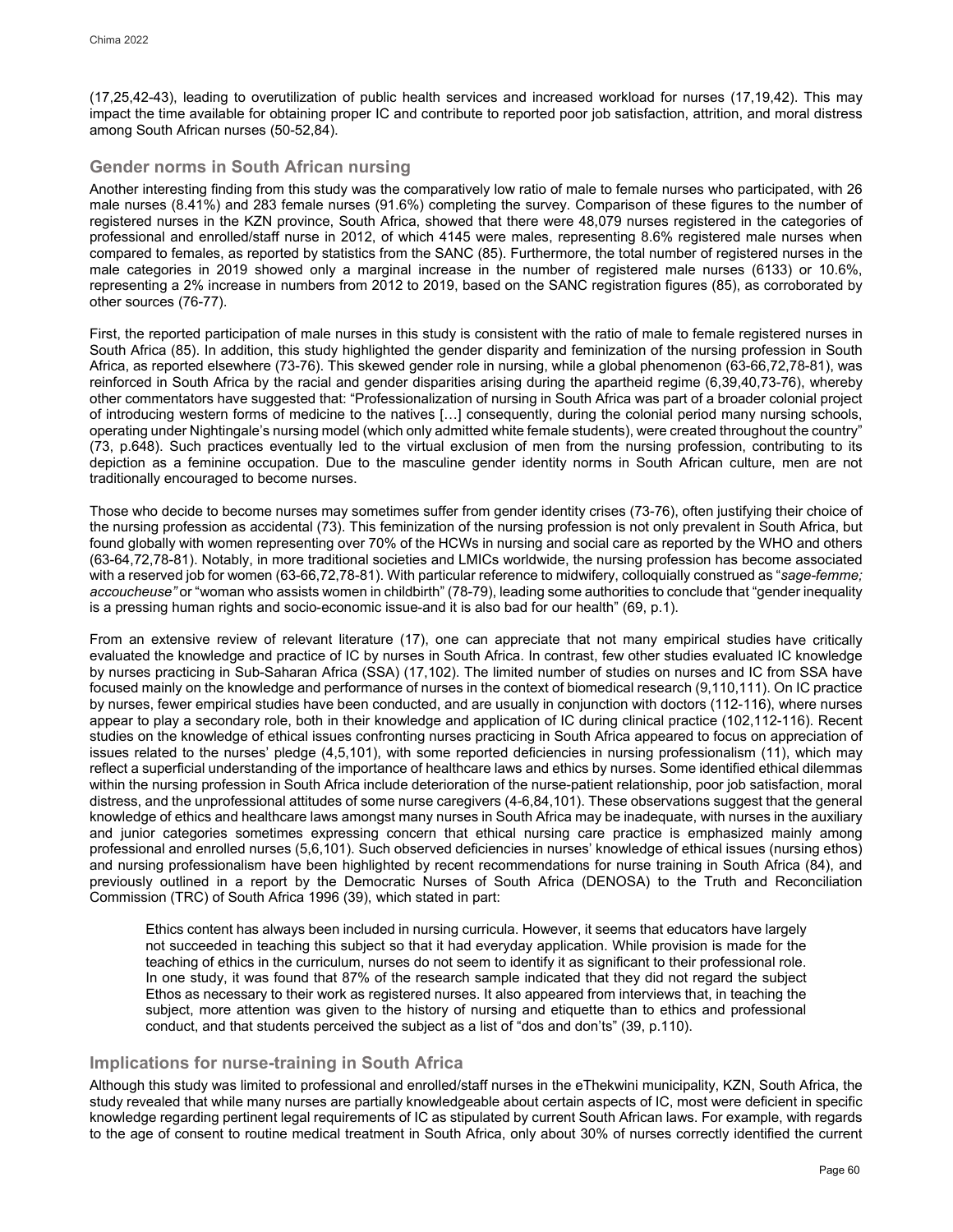age of consent for minors as 12 years (96). The amended *Children's Act* was designed to consider many child-headed households in South Africa in the background of the HIV/AIDS pandemic (17,40,96,117,118). The amended Act provides that minors aged 12 years and above may consent to routine medical treatment, thereby allowing vulnerable children access to therapy and voluntary counselling and testing for HIV/AIDs, in the absence of a parent or guardian (17,96,118). However, refusal of treatment in such cases may still be overruled, based on the magnitude of treatment required. For example, rejection of life-saving organ transplantation would be against a child's best interests and may be overridden by the courts (119).

Similarly, regarding the age of consent for termination of pregnancy (97,98), only 8% of nurses identified the correct response of any age (97). This was surprising, considering that over 92% of participating nurses in this study were females (Table 1). In the context of Africa, nurses are expected to be at the vanguard of providing accurate health advice and information to their local communities, especially women, including reproductive and maternal health advice, consistent with the goals of UN SDGs 3 and 5 (61,63). In addition, nurses represent a majority of healthcare workers globally, including those in LMICs like South Africa (7,62-66). Furthermore, information giving could also be considered an important aspect of the nurses' roles during IC as part of cultural brokerage in resource-constrained settings (9,12,49). Therefore, reports from this and other studies suggest that healthcare law and ethics training may need to be enhanced amongst all categories of nurses in South Africa (4- 6,17,39,84,101).

Studies amongst nurses in other LMICs similar to South Africa, like Indonesia, have suggested that nurses have up to four different roles during the IC process. According to a study by Susilo and colleagues (12), nurses' roles in the IC process may include:

- (a) *Manager*: In this role, nurses ensure that the IC is appropriately conducted, including taking responsibility for preparing consent forms, ensuring that both doctors and patients accurately sign the documents, and ensuring that the completed forms are placed in patients' records.
- (b) *Witness:* This role requires nurses to attend meetings between patients, doctors, and family members or surrogates, witness the IC conversation between doctors and patients, and sign the IC document as a witness.
- (c) *Patient advocate:* In this role, nurses can mediate between different parties in the IC process, encouraging patients to ask questions or express any wishes to doctors and other healthcare providers, thereby enhancing the IC process and patient understanding. Similar to the "cultural brokerage" role aforementioned (9,49).
- (d) *Information giver*: In this role, nurses could elaborate on the brief information provided by doctors to assist with patient understanding and compliance with instructions for clinical procedures, e.g., fasting before anesthesia or the proper way to take medications (12, p.417-418).

Furthermore, in developed countries such as the USA and Canada, state laws and nursing councils have given clear guidelines on the role of nurses in the IC process (120-124). For example, the position statement from the New York State Board of Nursing (122) recommends that:

- I. The registered professional nurse's role in informed consent includes that of patient advocate: providing health teaching, health counseling, and support for patients in seeking clarification by the provider of any information that is not clear.
- II. The registered professional nurse must ensure that patient rights are upheld regarding access and the appropriate use of translation services as per state regulations […]
- III. The registered professional nurse respects the patient's decision, regardless of whether the nurse agrees with that decision. A nurse may choose not to participate in cases in which the patient's decision could harm others, would require the nurse to participate in giving care that is inconsistent with the standards of nursing practice or violates the nurse's conscience. If this occurs, the nurse must then delegate nursing responsibilities to ensure continuity of patient care.
- IV. The registered professional nurse should not participate in any test or treatment in which informed consent of the patient or the patient's health care proxy agent has not been properly obtained as per facility/agency policy.
- V. The registered professional nurse should initiate appropriate action if the established tenets of informed consent are not duly processed and implemented. This action includes, but is not limited to:
	- i. consulting with the responsible healthcare practitioner to seek resolution.
	- ii. utilizing facility/agency's policies, procedures, and channels to assure patient protection and
	- iii. reporting unresolved informed consent issues to the appropriate professional and regulatory bodies.

From the current study, one can also confirm observations of persistent gender disparity in the South African nursing profession, which suggests a need to correct the gender imbalance by encouraging males to join the profession to reduce the shortage of nurses, both locally and globally (7,62-66,69,72-81). Secondly, anecdotal evidence from other studies, suggests that gender may indirectly impact the practice of IC, in the sense that traditional gender roles may encourage males to prefer disclosing information to male nurses, who are considered more masculine and authoritative than female nurses due to sociocultural norms (72-75). Conversely, female patients in traditional societies like South Africa and Afghanistan (72), for example,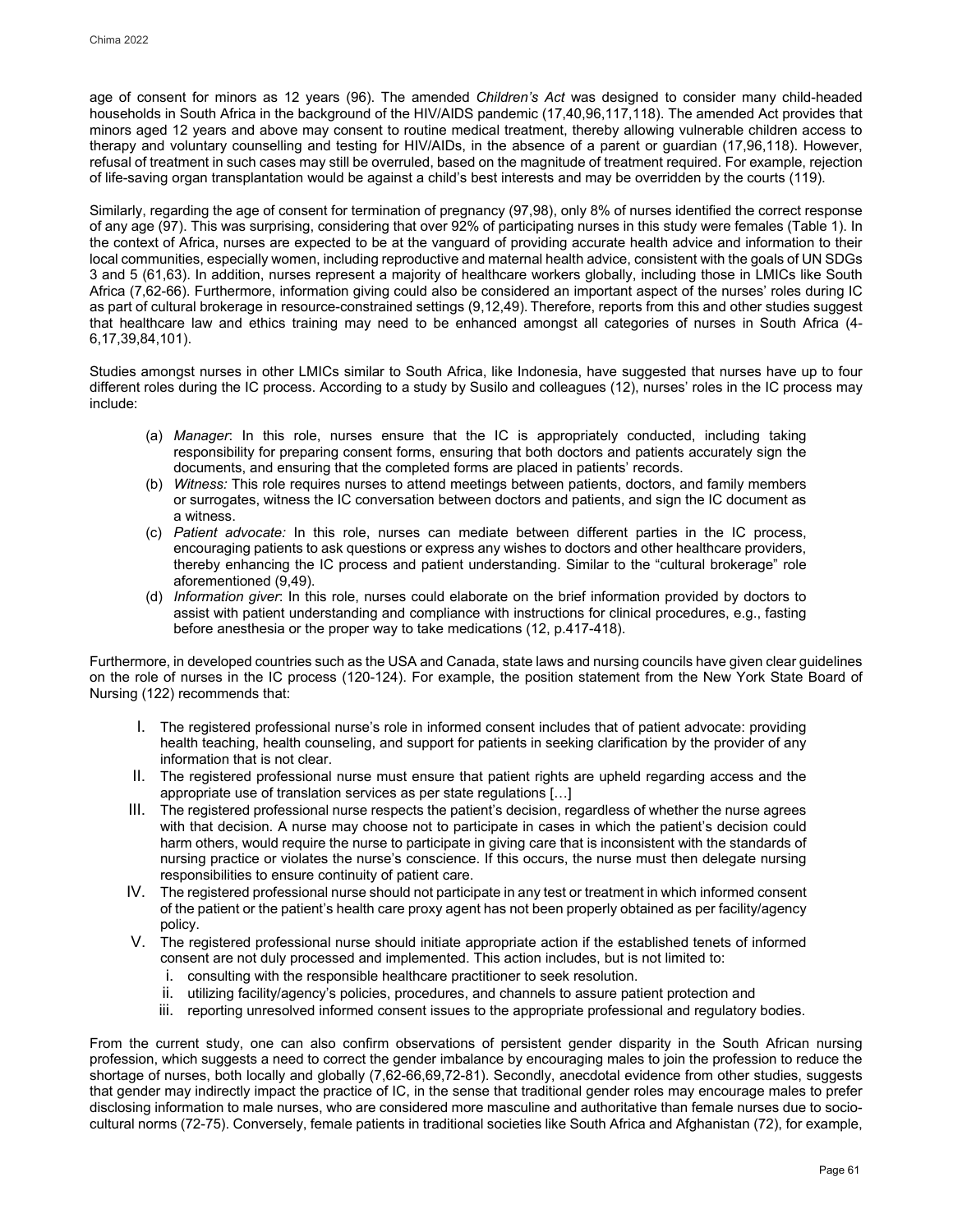may feel more comfortable discussing healthcare needs with female nurses, especially in nursing domains like midwifery, which could indirectly affect information disclosure and IC practice in Africa, and other traditional societies (69,72-79).

## **STRENGTHS AND LIMITATIONS**

By definition, cross-sectional studies are designed to capture a picture of a segment of the study population at a single point in time, sometimes referred to as one-shot studies (99). Based on such results, a researcher can make generalizable claims or draw pertinent conclusions about that population under investigation (93,99,100). Here, I used survey data from professional and staff nurses at public hospitals in KZN to draw inferences about IC practice in the nursing profession and healthcare services delivery in South African public hospitals. However, this study was conducted over a limited time period (2012) at selected public hospitals in the KZN province. There is ample evidence that this study's findings present broad cross-cultural factors affecting healthcare service delivery and the practice of IC in South Africa, especially from a nursing perspective. These include problems of poorly educated and disadvantaged patients, language barriers in a multilingual society, and skewed gender dynamics in the nursing profession in South Africa. A decade later, these problems have not been completely resolved despite some progress in recent years (17,84). Therefore, the results of this study are still relevant to the nursing profession since they provide a baseline to assist in tackling some of the problems facing healthcare service delivery in South Africa.

Potential limitations of this study may include the fact this study was conducted at selected public hospitals in the eThekwini metropolitan municipality, an urban setting/municipality. A similar survey in more rural or other urban settings in South Africa may yield different results based on the various socio-cultural factors prevalent in different settings. Furthermore, one could forecast that similar studies, if conducted in private, for-profit hospitals in South Africa may yield different results because they are patronized by more knowledgeable, better educated, or well-off patients, who have the means to procure personal healthcare services. Reports from IC studies in more developed countries – such as Greece, which may have similar private healthcare users as South Africa – have shown that doctors and nurses may be more compliant with IC disclosures in private healthcare settings (104). However, another study from Western Cape province in South Africa regarding ethical issues in nursing practice, conducted in private healthcare settings, suggested similar deficiencies in knowledge regarding IC among nurses in private hospitals (5). Therefore, nurses practicing in private hospitals in South Africa are unlikely to be more knowledgeable than those practicing in public hospitals because nurses are generally trained using similar curricula at South African nursing colleges (4-6,84,101,125). However, there could be stricter compliance by nurses working in private hospital settings with current regulations due to the added fear of medical negligence litigation, lower patient workloads, better remuneration of nurses, and more educated and knowledgeable patients.

The data analyzed and presented here were based on professional and staff nurses' self-reporting of IC practices. One can assume that the nurse respondents provided an accurate report of their knowledge and current practice of IC; however, it is possible that the data reported in the questionnaires are not an accurate reflection of IC in practice. Nonetheless, since this survey comprised effects from a large sample size of 355 nurses from randomly selected public hospitals with variable experiences in different nursing domains, it is unlikely that this limitation would have contributed significantly to any bias due to the triangulation of data (17), which have all contributed towards minimizing bias and improving overall study reliability.

Finally, while the current study was designed as a general survey of nurses' knowledge and practice of IC at South African public hospitals, future studies could be directed at the comparison of IC practice in public and private healthcare, or different nursing domains, such as pediatric nursing, midwifery, or theatre nursing, to identify the specific factors influencing IC practice in different nursing specializations in South Africa. A systematic study designed to evaluate knowledge and practice of IC among nurses working in other nursing domains could provide a better understanding of IC practice within different nursing domains in Africa. In addition, future studies could also evaluate the impact of gender dynamics on the nursing profession or IC practice, especially in traditional societies like South Africa.

## **CONCLUSIONS**

This study reveals that overall knowledge of IC regulations was somewhat inadequate amongst all categories of participating nurses. There was no statistically significant difference in knowledge and practice of IC between professional nurses with a minimum of four years of tertiary nursing education compared to staff nurses with a minimum of 2-3 years nursing college education. The findings concerning knowledge of IC regulations by professional and enrolled nurses in South Africa suggest the need to re-emphasize training of all categories of nurses in healthcare law, ethics, and human rights, with a particular focus on the legal and ethical requirements of IC in clinical practice, and knowledge of basic local laws. Despite specific South African regulations requiring all healthcare providers to disclose particular elements of IC to patients before medical treatment, this study suggests that many registered nurses are not fully conversant with basic laws concerning IC. The study also revealed a gender disparity in registered nurse categories, which requires gender transformative initiatives in nurse recruitment and training. Further, the process of IC requires local nurses who often have multiple demands on their time to act as ad hoc/informal interpreters, leading to excessive workload for nurses in public hospitals. Therefore, it may be a prudent public health policy for the government to develop a corps of trained interpreters to assist nurses in their work, which could ultimately result in better job satisfaction, less job attrition among nurses, and improve the overall quality of healthcare service delivery in South African hospitals.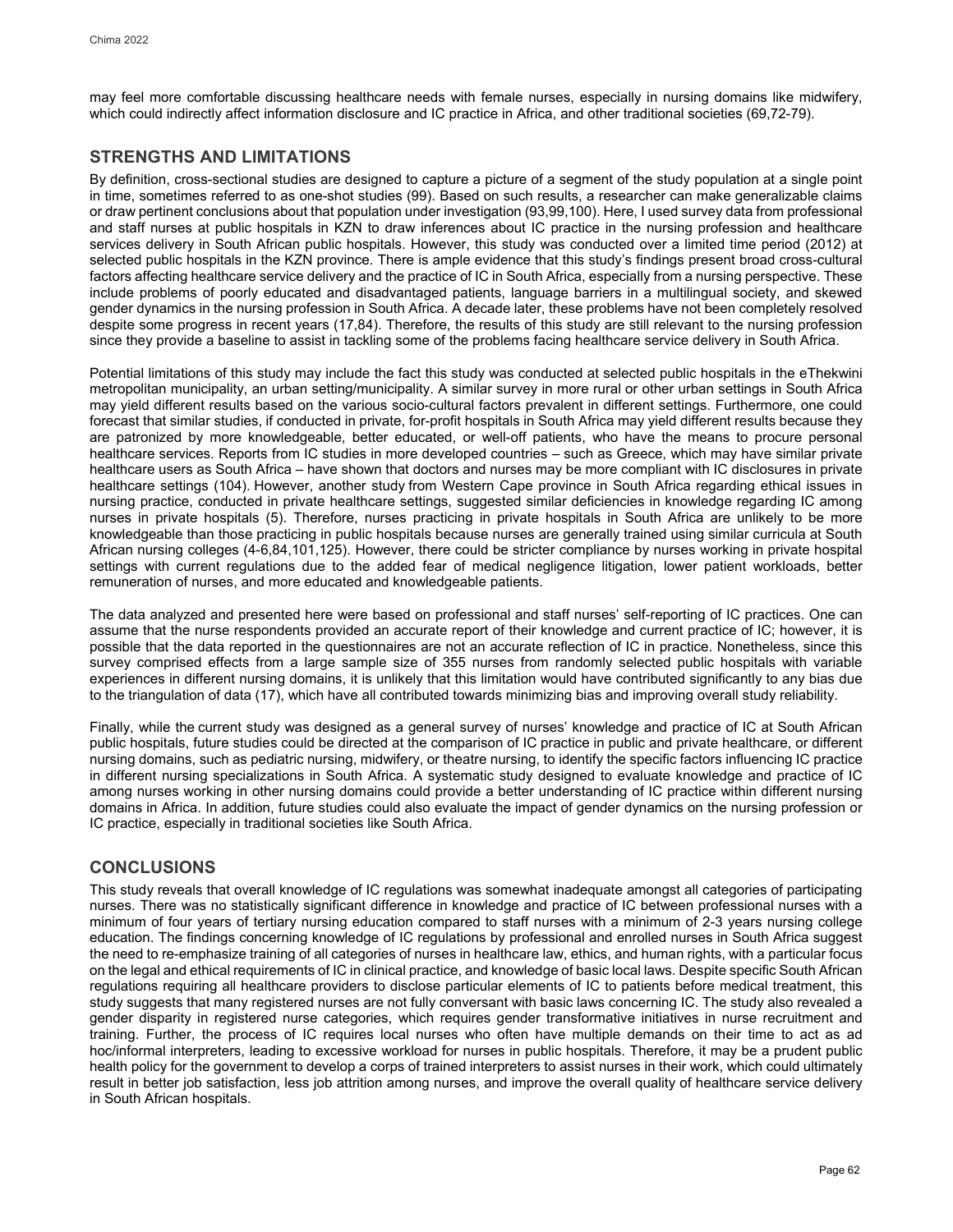Furthermore, training at all nursing colleges and universities in South Africa may require modification of the nursing curricula to better reflect the roles of nurses, which may include the need for nurses to be proficient in the four roles outlined for nurses, including nurse as manager, patient advocate, witness, and information giver during IC practice. It is also important that all registered nurses understand that they are legally obliged to obtain valid IC from patients when necessary, notwithstanding time constraints, increased workload, or language barriers. Valid IC among vulnerable population groups is critical to ensuring patient safety, and respect for patients' autonomy, dignity, and human rights, compatible with patient-centred healthcare as suggested by the TRC in 1998:

Training in human rights must be a fundamental and integral aspect of curricula for healthcare professionals. This training should address human rights practice factors, such as knowledge, skills, attitudes, and ethical research practices. Knowledge of and competence and proficiency in the standards (both national and international) to which [health professionals] will be held accountable should be a requirement for qualification and registration (39; 6, p.11-12).

Finally, to achieve the global objectives of nursing, which include leading our societies to better health by achieving the UN SDGs and UHC (60-61), it has been suggested by some nurse leaders (66) that the profession ensure that it trains nurses who resemble the populations and communities they serve. Also, it is important to speak out clearly about global health inequities and help developed nations shift from investing most of their healthcare funds in acute care to building healthier communities and encouraging gender transformation in nursing education, especially in developing LMICs.

Cet article est issu en partie d'une thèse de doctorat intitulée "An investigation of informed consent in clinical practice in South Africa", soumise pour l'obtention du diplôme LLD (Doctor of Laws) à l'Université d'Afrique du Sud (2018). L'achèvement de ce manuscrit en vue de sa publication a été partiellement soutenu par la bourse de mobilité académique intra-africaine *Africa Academic Mobility* award to the author, under the attribuée à l'auteur, dans le cadre du projet Academy financé *Academy Project* funded by the European and African Unions, par les Unions européenne et africaine, au cours d'un programme d'échange académique de la faculté à l'Université Abou Bekr Belkaid (Université de Tlemcen, Algérie) d'avril à July 2019. I acknowledge Professor M. L. Slabbert at the School juillet 2019. Je remercie le professeur M L Slabbert de la faculté of Law, University of South Africa (UNISA) for her support and de droit de l'Université d'Afrique du Sud (UNISA) pour son soutien et ses encouragements, ainsi que le soutien statistique fourni par Mme NM Nkwanyana, docteur en sciences, further acknowledge King Edward VIII hospital, Durban, and all biostatisticienne au CHS, UKZN. Je remercie également le King the participating hospitals in the eThekwini municipality, KZN, Edward VIII Hospital, Durban, et tous les hôpitaux participants de la municipalité d'EThekwini, KZN, ainsi que le Health research and knowledge management sub-component du KwaZulu-Natal Department of Health, pour leur soutien précieux Finally, I would like to acknowledge the peer-reviewers and et les approbations éthiques de cette étude. Enfin, je tiens à remercier tous les évaluateurs et le personnel de la rédaction this manuscript's final version and quality. dont les suggestions et les commentaires ont permis d'améliorer la version finale et la qualité de ce manuscrit.

## **Édition/Editors**: Hazar Haidar & Aliya Affdal

décrites dans le [Code of Conduct and Best Practice Guidelines](http://publicationethics.org/resources/code-conduct) outlined in the COPE Code of Conduct and Best Practice [for Journal Editors.](http://publicationethics.org/resources/code-conduct) Plus précisément, ils travaillent pour [Guidelines for Journal Editors.](http://publicationethics.org/resources/code-conduct) Specifically, the editors will work s'assurer des plus hautes normes éthiques de la publication, y to ensure the highest ethical standards of publication, including: compris l'identification et la gestion des conflits d'intérêts (pour the identification and management of conflicts of interest (for les éditeurs et pour les auteurs), la juste évaluation des editors and for authors), the fair evaluation of manuscripts, and manuscrits et la publication de manuscrits qui répondent aux the publication of manuscripts that meet the journal's standards normes d'excellence de la revue.

## **Évaluation/Peer-Review**: Bilkis Vissandjée & Anonymous

Les recommandations des évaluateurs externes sont prises en Reviewer evaluations are given serious consideration by the considération de façon sérieuse par les éditeurs et les auteurs editors and authors in the preparation of manuscripts for dans la préparation des manuscrits pour publication. Toutefois, publication. Nonetheless, being named as a reviewer does not être nommé comme évaluateurs n'indique pas nécessairement necessarily denote approval of a manuscript; the editors of l'approbation de ce manuscrit. Les éditeurs de la <u>*Revue* C*anadian Journal of Bioethics</u> take full* responsibility for final</u> *[canadienne de bioéthique](http://cjb-rcb.ca/)* assument la responsabilité entière de acceptance and publication of an article. l'acceptation finale et de la publication d'un article.

## **Reçu/Received**: 04/07/2019 **Publié/Published**: 13/06/2022 **Remerciements Acknowledgements**

This article is derived in part from a doctoral thesis entitled "An investigation of informed consent in clinical practice in South Africa," submitted for the award of the LLD (Doctor of Laws) degree at the University of South Africa (2018). Completion of this manuscript for publication was partly supported by *the Intra*during a Faculty academic exchange program at the Université Abou Bekr Belkaid (University of Tlemcen, Algeria) from April to encouragement and the statistical support provided by Mrs. N. M. Nkwanyana, Ph.D., a biostatistician in the CHS, UKZN. I and the Health Research & Knowledge Management subcommittee of the KwaZulu-Natal Department of Health, for giving valuable support and ethical approvals for this study. editorial staff whose suggestions and comments have improved

**Conflits d'intérêts Conflicts of Interest** Aucun à déclarer  $\blacksquare$ 

Les éditeurs suivent les recommandations et les procédures The editors follow the recommendations and procedures of excellence.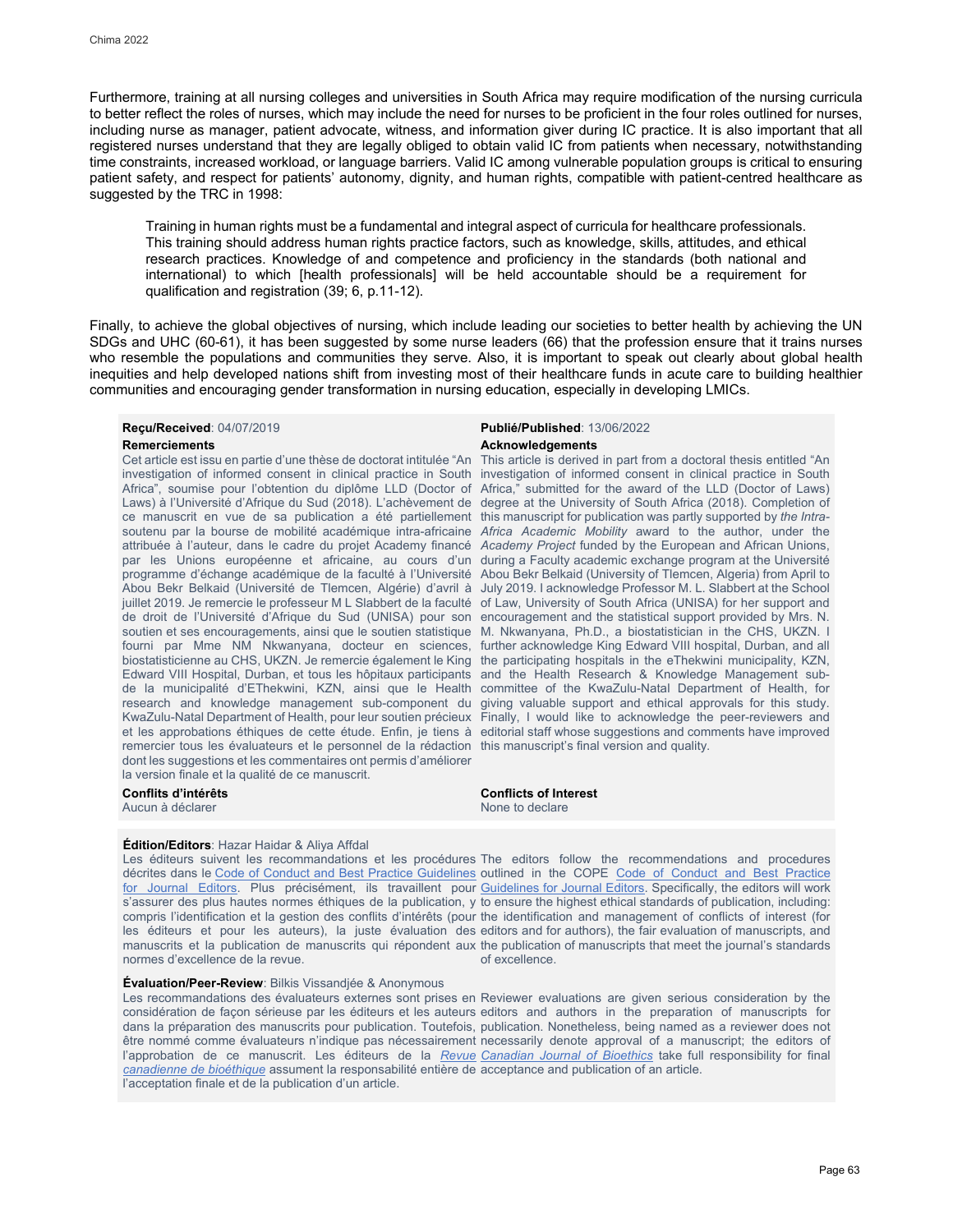## **REFERENCES**

- 1. International Council of Nurses. ICN Code of Ethics for Nurses. ICN: Geneva; 2012
- 2. International Council of Nurses (ICN). The ICN Code of Ethics for Nurses. ICN: Geneva; 2021
- 3. South African Nursing Council. Code of ethics for nursing practitioners in South Africa. Pretoria: SANC; 2013
- 4. White J, Phakoe M, Rispel LC. 'Practice what you preach': Nurses' perspectives on the code of ethics and service [pledge in five South African hospitals.](http://dx.doi.org/10.3402/gha.v8.26341) Global Health Action. 2015;8:1.
- 5. Stellenberg EL, Dorse AJ[. Ethical issues that confront nurses in private hospitals in the Western Cape metropolitan](https://pubmed.ncbi.nlm.nih.gov/25026868/)  [area.](https://pubmed.ncbi.nlm.nih.gov/25026868/) Curationis. 2014;37(1):38.
- 6. London L, Baldwin-Ragaven L. [Human rights and health: Challenges for training nurses in South Africa.](https://doi.org/10.4102/curationis.v31i1.898) Curationis. 2008;31(1):5-18.
- 7. Anyangwe SCE, Mtonga C[. Inequities in the global health workforce: The greatest impediment to health in Sub-](https://www.ncbi.nlm.nih.gov/pmc/articles/PMC3728573/)[Saharan Africa.](https://www.ncbi.nlm.nih.gov/pmc/articles/PMC3728573/) International Journal of Environmental Research and Public Health. 2007;4(2):93-100.
- 8. Barnes DM, Davis AJ, Moran T, Portillo CJ, Koenig BA. Informed consent in multicultural cancer patient population: [Implications for nursing practice](https://pubmed.ncbi.nlm.nih.gov/9782926/)*.* Nursing Ethics. 1998;5(5):412-23.
- 9. Shaibu S. [Ethical and cultural considerations in informed consent in Botswana.](https://pubmed.ncbi.nlm.nih.gov/17562729/) Nursing Ethics. 2007;14(4):503-9.
- 10. World Health Organisation. [Strategic directions for strengthening nursing and midwifery services 2011-2015.](https://apps.who.int/iris/handle/10665/70526) Geneva, WHO; 2011.
- 11. Armstrong SJ, Rispel LC. [Social accountability and nursing education in South Africa.](https://www.ncbi.nlm.nih.gov/pmc/articles/PMC4430686/) Global Health Action. 2015;(8):27879.
- 12. Susilo AP, Dalen JV, Scherpbier A, Tanto S, Yuhanti P, Ekawati N. [Nurses role in informed consent in a](https://pubmed.ncbi.nlm.nih.gov/23378543/)  [hierarchical and communal context.](https://pubmed.ncbi.nlm.nih.gov/23378543/) Nursing Ethics. 2013;20(4):413-25.
- 13. Lee S, Lee, W-H, Kong BH, et al. [Nurse's perceptions of informed consent and their related roles in Korea: An](https://pubmed.ncbi.nlm.nih.gov/19559435/)  [exploratory study.](https://pubmed.ncbi.nlm.nih.gov/19559435/) International Journal of Nursing Studies. 2009;46(12):1580-84.
- 14. Masaki S, Ishimoto H, Asai A[. Contemporary issues concerning informed consent in Japan based on a review of](https://pubmed.ncbi.nlm.nih.gov/24495473/)  [court decisions and characteristics of Japanese culture.](https://pubmed.ncbi.nlm.nih.gov/24495473/) BMC Medical Ethics. 2014;15:8.
- 15. Lemonidou C, Merkouris A, Leino-Kilpi H, et al. [A comparison of surgical patients' and nurses' perceptions of](https://www.sciencedirect.com/science/article/abs/pii/S1361900403000712?via%3Dihub)  [patients' autonomy, privacy, and informed consent in nursing interventions.](https://www.sciencedirect.com/science/article/abs/pii/S1361900403000712?via%3Dihub) Clinical Effectiveness in Nursing. 2003;7(2):73-83.
- 16. Van Theil GJMW, Van Delden JJM[. The principle of respect for autonomy in the care of](https://pubmed.ncbi.nlm.nih.gov/16004096/) nursing home residents. Nursing Ethics. 2001;8(5):419-31.
- 17. Chima SC[. An investigation of informed consent in clinical practice in South Africa.](http://uir.unisa.ac.za/handle/10500/24545) LLD Thesis, University of South Africa; 2018.
- 18. Beauchamp TL and Childress JF. Principles of Biomedical Ethics. 5<sup>th</sup> ed. Oxford: Oxford University Press; 2001
- 19. Chima SC[. Evaluating the quality of informed consent and contemporary clinical practices by medical doctors in](https://bmcmedethics.biomedcentral.com/articles/10.1186/1472-6939-14-S1-S3)  [South Africa: An empirical study.](https://bmcmedethics.biomedcentral.com/articles/10.1186/1472-6939-14-S1-S3) BMC Medical Ethics. 2013;14(Suppl 1):S3.
- 20. Chima SC[. Respect for autonomy as prima facie right: Overriding patient autonomy in medical practice.](https://papers.ssrn.com/sol3/papers.cfm?abstract_id=2222575) Transactions: Journal of College of Medicine South Africa. 2009;53(1):38-44.
- 21. Aveyard H[. The patient who is unable to consent to nursing care.](https://pubmed.ncbi.nlm.nih.gov/12965161/) International Journal of Nursing Studies. 2003;40(7):697-705.
- 22. Aveyard H[. The requirement for informed consent prior to nursing care procedures.](https://pubmed.ncbi.nlm.nih.gov/11851794/) Journal of Advanced Nursing. 2002;37(3):243-49.
- 23. Faden R, Beauchamp T. A History and Theory of Informed Consent. New York: Oxford University Press; 1986.
- 24. Van Oosten FFW. Castell v De Greef and the doctrine of informed consent: Medical paternalism ousted in favour of [patient autonomy.](https://heinonline.org/hol-cgi-bin/get_pdf.cgi?handle=hein.journals/dejur28§ion=14) De Jure.1995;164-79.
- 25. Chima SC. Informed consent in South Africa: A legal, ethical, and cross-cultural perspective. In: Informed Consent and Health: A Global Analysis. Vansweevelt T, Glover-Thomas N, editors. Cheltenham: Edward Elgar Publishing, 2020; p. 183-214.
- 26. Stoffberg v Elliot [1923] CPD 148-150
- 27. Esterhuizen v Administrator Transvaal [1957] (3) SA 710 (T)
- 28. Minister of Safety and Security v Xaba [2003] (2) SA 703 (D)
- 29. Castell v De Greef [1993] (3) SA 501
- 30. Constitution of the Republic of South Africa 1996
- 31. Reibl v Hughes [1980] 114 DLR (3d) 1
- 32. Canterbury v Spence [1972] 464 2d 772 (DC)
- 33. Montgomery v Lanarkshire Health Board [2015] UKSC 11
- 34. National Health Act 61 of 2003. Government Gazette 2004; 469: 26595
- 35. Health Professions Council of South Africa. Guidelines for good practice in the healthcare professions: Seeking patients' informed consent-The ethical considerations. Booklet 4, HPCSA; 2016.
- 36. US Code of Federal Regulations 45 CFR 46.116. [General requirements for informed consent.](http://www.law.cornell.edu/cfr)
- 37. Health Professions Council of South Africa. Guidelines for good practice in the healthcare professions: National patients' rights charter. Booklet 3, HPCSA; 2016.
- 38. Canadian Institutes of Health Research, Natural Sciences and Engineering Research Council of Canada, Social Sciences and Humanities Research Council[. Tri-Council Policy Statement: Ethical Conduct for Research Involving](https://ethics.gc.ca/eng/policy-politique_tcps2-eptc2_2018.html)  [Humans.](https://ethics.gc.ca/eng/policy-politique_tcps2-eptc2_2018.html) Canada, 2018.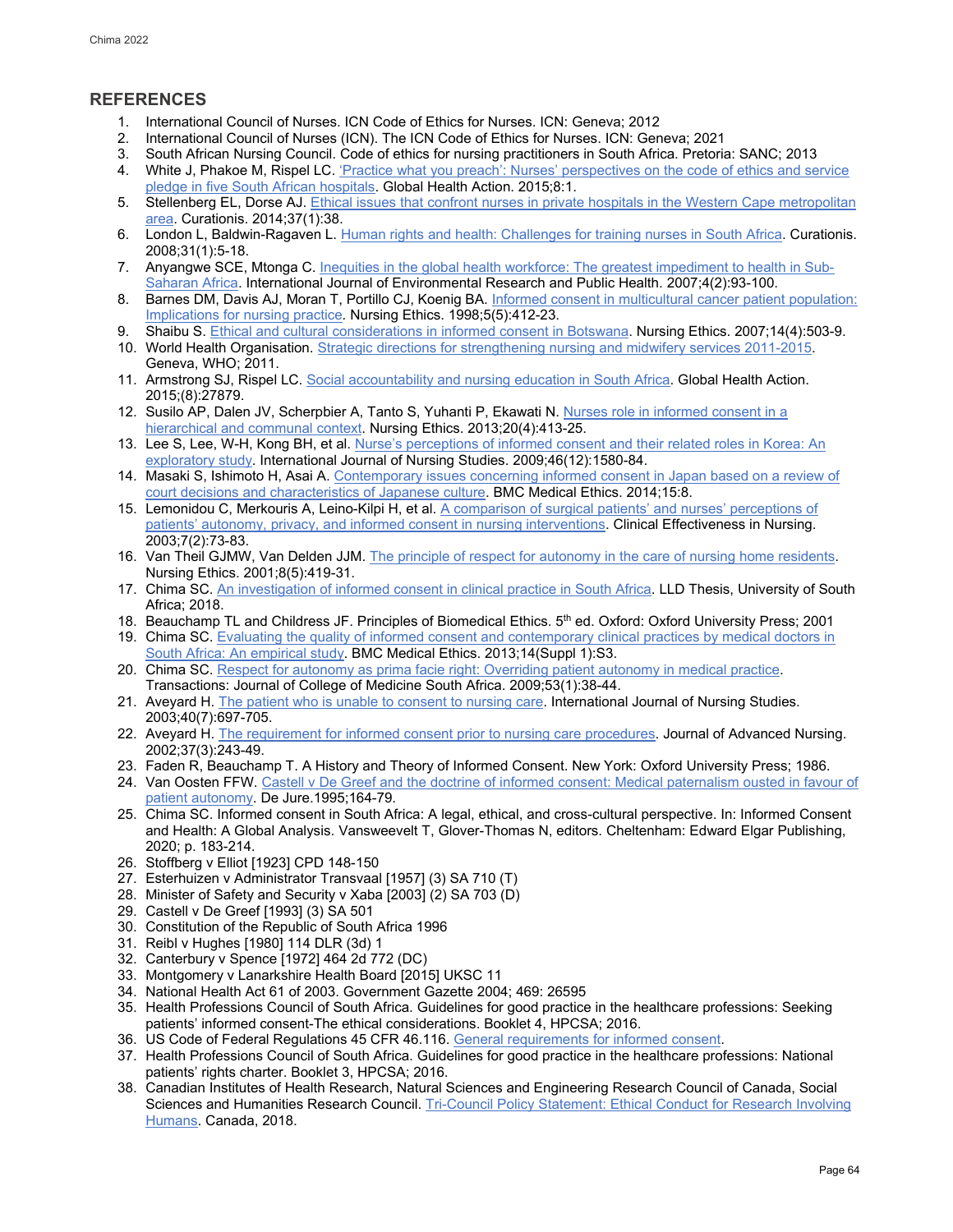- 39. Truth and Reconciliation Commission Report. Institutional hearings: The health sector. Cape Town: CTP Book Printers,1998; Vol 4, Chapter 5:109-164.
- 40. Benatar SR. [Health care reform and the crisis of HIV and AIDS in South Africa.](https://www.nejm.org/doi/full/10.1056/nejmhpr033471) New England Journal of Medicine. 2004;351:81-92.
- 41. Trading Economics[. South Africa Unemployment Rate.](https://tradingeconomics.com/south-africa/unemployment-rate)
- 42. Chima SC. "Because I want to be informed, to be part of the decision-making": Patients' insights on informed [consent practices by healthcare professionals in South Africa.](https://pubmed.ncbi.nlm.nih.gov/26620622/) Nigerian Journal of Clinical Practice. 2015;18(suppl):S46-S56.
- 43. KwaZulu-Natal Department of Health. KwaZulu-[Natal Strategic Plan 2010](http://www.kznhealth.gov.za/stratplan2010-14.pdf)-2014.
- 44. Mhlongo SW, Mdingi GV. [Informed consent is light years away for black African patients.](https://pubmed.ncbi.nlm.nih.gov/9253291/) BMJ. 1997;315(7102):252 45. EThekwini Municipality[. EThekwini Language Policy.](http://www.durban.gov.za/ethekwinilanguagepolicy.pdf)
- 46. Schlemmer A, Mash B. [The effects of a language barrier in a South African district hospital.](https://pubmed.ncbi.nlm.nih.gov/17164941/) South African Medical Journal. 2006;96(10):1084-87.
- 47. Chima SC[. Language as a barrier to informed consent in South African hospitals. A working paper.](http://papers.iafor.org/wp-content/uploads/conference-proceedings/ACERP/ACERP2018_proceedings.pdf) Asian Conference on Ethics, Religion & Philosophy. Kobe Japan. 2018:67-83.
- 48. Aderibigbe KS, Chima SC. Knowledge and practice of informed consent by physiotherapists and therapy assistants [in KwaZulu-Natal Province, South Africa.](https://www.ncbi.nlm.nih.gov/pmc/articles/PMC6739519/) South African Journal of Physiotherapy 2019;75(1):a1330.
- 49. Jezewski MA. [Culture brokering in migrant farmworker health care.](https://pubmed.ncbi.nlm.nih.gov/2375102/) Western Journal of Nursing Research. 1990;(12):497‑513.
- 50. Mmamma ML, Mothiba TM, and Nancy MR[. Turnover of professional nurses at Mokopane hospital in the Limpopo](https://pubmed.ncbi.nlm.nih.gov/26842094/)  [province, South Africa: Experiences of nursing unit managers.](https://pubmed.ncbi.nlm.nih.gov/26842094/) Curationis. 2015;38(2):1566.
- 51. Khunou SH and Davhana- Maselesele M[. Level of job satisfaction amongst nurses in the North-West Province,](https://pubmed.ncbi.nlm.nih.gov/26974827/)  [South Africa: Post occupational specific dispensation.](https://pubmed.ncbi.nlm.nih.gov/26974827/) Curationis. 2016;39(1):1438.
- 52. Pillay R. [Work satisfaction of professional nurses in South Africa: A comparative analysis of the public and private](https://human-resources-health.biomedcentral.com/articles/10.1186/1478-4491-7-15)  [sectors.](https://human-resources-health.biomedcentral.com/articles/10.1186/1478-4491-7-15) Human Resources for Health. 2009;7:15.
- 53. Akpa-Inyang F, Chima SC. South African traditional values and beliefs regarding informed consent and limitations [of the principle of respect for autonomy in African communities: a cross-cultural qualitative study.](https://doi.org/10.1186/s12910-021-00678-4) BMC Med Ethics 2021;22:111.
- 54. Tindana P O, Kass N and Akweongo P[. The informed consent process in a rural African setting: A case study of the](https://pubmed.ncbi.nlm.nih.gov/17036437/)  [Kassena-Nankana district of Northern Ghana.](https://pubmed.ncbi.nlm.nih.gov/17036437/) IRB Ethics & Human Research. 2006;28(3):1-6.
- 55. Irabor DO, Omonzejele P[. Local attitudes, moral obligation, customary obedience, and other cultural practices:](https://pubmed.ncbi.nlm.nih.gov/19302568/)  [Their influence on the process of gaining informed consent for surgery in a tertiary institution in a developing](https://pubmed.ncbi.nlm.nih.gov/19302568/)  [country.](https://pubmed.ncbi.nlm.nih.gov/19302568/) Developing World Bioethics. 2009;9(1):34‑42.
- 56. Chima SC[. Religion politics and ethics: Moral and ethical dilemmas facing faith-based organizations and Africa in](https://pubmed.ncbi.nlm.nih.gov/26620616/)  [the 21st century-implications for Nigeria in a season of anomie.](https://pubmed.ncbi.nlm.nih.gov/26620616/) Nigerian Journal of Clinical Practice. 2015;18(suppl):S1-S7.
- 57. Matthew DB[. Race religion and informed consent-lessons from social science.](https://pubmed.ncbi.nlm.nih.gov/18315768/) Journal of Law and Medicine and Ethics. 2008;36(1):150-73.
- 58. Gordon E. [Multiculturalism in medical decision-making: The notion of informed waiver.](https://pubmed.ncbi.nlm.nih.gov/16189911/) Fordham Urban Law Journal. 1995-6;23(4):1321-62.
- 59. Carrese JA and Rhodes LA. [Western bioethics on the Navajo reservation: Benefit or harm?](https://pubmed.ncbi.nlm.nih.gov/7650807/) Journal of the American Medical Association. 1995;274(10):826-29.
- 60. International Council of Nurses[. Vision for the future of nursing.](https://www.icn.ch/who-we-are/icn-mission-vision-constitution-and-strategic-plan) Geneva, International Council of Nurses; 2010.
- 61. United Nations Sustainable Development Goal 3 (SDG 3). United Nations Resolution adopted by the General Assembly on 25 September 2015. [Transforming our world: the 2030 Agenda for Sustainable Development.](https://sdgs.un.org/2030agenda) 2015.
- 62. Crisp N, Chen L[. Global supply of health professionals.](https://www.nejm.org/doi/full/10.1056/nejmra1111610) New England Journal of Medicine. 2014;370:950-57.
- 63. World Health Organization. [Delivered by women, led by men: A gender and equity analysis of the global health and](https://c8fbe10e-fb87-47e7-844b-4e700959d2d4.filesusr.com/ugd/ffa4bc_1fd58cb6a73449b682d188ac54d30a94.pdf)  [social workforce.](https://c8fbe10e-fb87-47e7-844b-4e700959d2d4.filesusr.com/ugd/ffa4bc_1fd58cb6a73449b682d188ac54d30a94.pdf) Geneva: WHO (Human Resources for Health Observer Series) No. 24; 2019.
- 64. Xu L, Wuliji T, Diallo K, Campbell J[. Gender equity in the health workforce: Analysis of 104 countries.](https://apps.who.int/iris/bitstream/handle/10665/311314/WHO-HIS-HWF-Gender-WP1-2019.1-eng.pdf) Health Workforce Working Paper. Geneva: WHO, 2019.
- 65. World Health Organization. [Year of the nurse and midwife 2020.](https://www.who.int/campaigns/annual-theme/year-of-the-nurse-and-the-midwife-2020) Geneva: WHO.
- 66. Mason DJ. [The year of the nurse and midwife.](https://doi.org/10.1007/s11524-020-00470-6) Journal of Urban Health. 2020;97(6):912-915.
- 67. Chima SC[. Ethical and legal dilemmas surrounding the Covid-19 pandemic and extremely drug resistant](https://drive.google.com/file/d/1H2Qpqko5JV772D_r1sS2J7Ci6sKrqbIC/view)
- [tuberculosis \(XDR-TB\) in South Africa: Public health](https://drive.google.com/file/d/1H2Qpqko5JV772D_r1sS2J7Ci6sKrqbIC/view) *versus* human rights. Public Jurist. April 2020. 68. BornWriter[. "If there are angels in heaven, they are nurses" - President Joe Biden discloses.](https://ng.opera.news/ng/en/politics/90484e0239bedad2d1de73f8b31ed6b6) Opera News. 6 May, 2021.
- 69. Global Health Workforce Network. [Policy brief for consultation: Gender, equity and leadership in](https://www.who.int/docs/default-source/health-workforce/ghwn-geh-policy-brief-for-consultation.pdf?sfvrsn=ff48aa7b_4) the global health [and social Workforce.](https://www.who.int/docs/default-source/health-workforce/ghwn-geh-policy-brief-for-consultation.pdf?sfvrsn=ff48aa7b_4) 2020.
- 70. Chima SC[. Doctor and healthcare worker strikes. Are they ethical or morally justifiable: Another view.](https://pubmed.ncbi.nlm.nih.gov/31904696/) Current Opinion in Anaesthesiology*.* 2020;33(2):203-10.
- 71. Essex R, Weldon SM[. Health care worker strikes and the Covid pandemic.](https://www.nejm.org/doi/full/10.1056/NEJMp2103327) New England Journal of Medicine. 2021;384:e93.
- 72. Safi, N, Naeem A, Khalil M, Anwar Pi, Gedik G. [Addressing health workforce shortages and maldistribution in](https://pubmed.ncbi.nlm.nih.gov/30570128/)  [Afghanistan.](https://pubmed.ncbi.nlm.nih.gov/30570128/) EMHJ. 2018;24(9):951-58.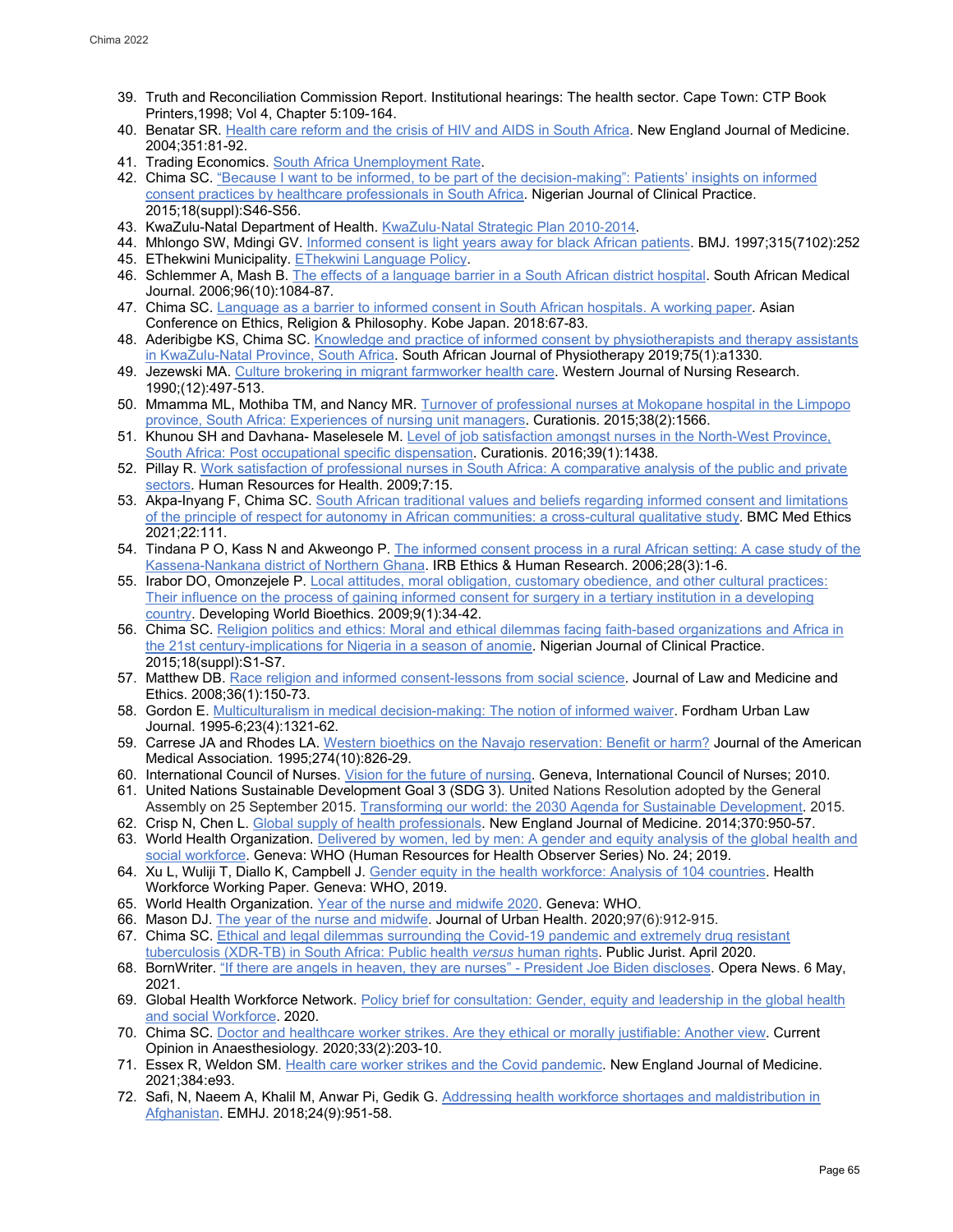- 73. Kalemba J. ['Being called sisters': Masculinities and black male nurses in South Africa.](https://doi.org/10.1111/gwao.12423) Gender, Work & Organization. 2020;27(4):647-663.
- 74. Ndou NP, Moloko-Phiri SS[. Four-year diploma male students' experiences in a profession traditionally perceived as](https://www.ncbi.nlm.nih.gov/pmc/articles/PMC6191660/)  [a female domain at a selected public college of nursing in Limpopo, South Africa.](https://www.ncbi.nlm.nih.gov/pmc/articles/PMC6191660/) Curationis. 2018;41(1):a1932.
- 75. Van der Heever MM, Van der Merwe AS, Crowley T. [Nurses' views on promotion and the influence of race, class,](https://sajip.co.za/index.php/sajip/article/view/1611)  [and gender in relation to the employment equity act.](https://sajip.co.za/index.php/sajip/article/view/1611) South African Journal of Industrial Psychology/SA Tydskrif vir Bedryfsielkunde. 2019;45:a1611.
- 76. Mngoma N. Male nurses make inroads. IOL Online. May 14, 2013.
- 77. Solidarity Research Institute[. Nurse shortage in South Africa-Nurse/Patient ratios.](http://www.solidarity.co.za/) Solidarity Research Institute Report 2009.
- 78. Roy B, Holmes D, Chouinard V[. Contribution à une éthique de la sollicitude 550 Masculinités et genre dans la](https://doi.org/10.3917/rsi.107.0038)  [profession infirmière.](https://doi.org/10.3917/rsi.107.0038) Recherche en soins infirmiers, 2011;107(4):38-48.
- 79. McLaughlin K, Muldoon OT, Moutray M. [Gender, gender roles and completion of nursing education: A longitudinal](https://pubmed.ncbi.nlm.nih.gov/19758730/)  [study.](https://pubmed.ncbi.nlm.nih.gov/19758730/) Nurse Education Today. 2010;30(4):303-7.
- 80. National Academies of Sciences, Engineering, and Medicine. The Future of Nursing 2020-2030: Charting a Path to [Achieve Health Equity.](https://doi.org/10.17226/25982) Washington, DC: The National Academies Press; 2021.
- 81. Institute of Medicine[. The Future of Nursing: Leading Change, Advancing Health.](https://doi.org/10.17226/12956) Washington, DC: The National Academies Press; 2011.
- 82. Republic of South Africa. [Statistics South Africa.](http://www.statssa.gov.za/?page_id=1021&id=ethekwini-municipality)
- 83. Kwa-Zulu-Natal Department of Health[. Provincial hospitals](http://www.kznhealth.gov.za/district1.htm).
- 84. South Africa. The national strategic plan for nurse education, Training and Practice 2012/13-2016/17.
- 85. South African Nursing Council (SANC). Provincial distribution of nursing manpower versus the population of South [Africa.](https://www.google.com/url?sa=t&rct=j&q=&esrc=s&source=web&cd=&cad=rja&uact=8&ved=2ahUKEwiJnaW9nY_3AhUWoWoFHfzlB-8QFnoECAYQAQ&url=https%3A%2F%2Fwww.sanc.co.za%2Fwp-content%2Fuploads%2F2020%2F09%2FStats-2019-1-Provincial-Distribution.pdf)
- 86. KZN Department of Transport. [Provincial and private hospitals.](http://www.kzntransport.gov.za/rd_traffic/rti/hospitals/index.htm)
- 87. Raosoft®. [Sample size calculator.](http://www.raosoft.com/samplesize.html)
- 88. Terre-Blanche M, Durrheim K, and Painter D. Research in Practice. Cape Town: University of Cape Town Press; 2008.
- 89. Tavakol M, Dennick R[. Making sense of Cronbach's alpha.](https://www.ncbi.nlm.nih.gov/pmc/articles/PMC4205511/) International Journal of Medical Education. 2011;2:53- 55.
- 90. Forman J, Damschroder L. Qualitative content analysis. In: Empirical Methods for Bioethics: A Primer. Jacoby L, Siminoff LA, editors. Advances in Bioethics Vol. 11. Oxford: Elsevier; 2008.
- 91. Russell B. Social Research Methods: Qualitative and Quantitative Approaches. Thousand Oaks, CA: Sage Publications; 2000.
- 92. Guion LA Triangulation: Establishing the Validity of Qualitative Studies. University of Florida: Institute for Agricultural Studies; 2002.
- 93. Creswell JW. Research Design-Qualitative Quantitative and Mixed Methods Approaches. 3<sup>rd</sup> edition. Thousand Oaks: CA: Sage Publications; 2009.
- 94. Burns N, Grove SK. The Practice of Nursing Research: Conduct, Critique and Utilisation, 4<sup>th</sup> ed. Philadelphia: Saunders; 2007.
- 95. Cargan L. Doing Social Research. New York: Rowman & Littlefield; 2007.
- 96. Children's Act 38 of 2005 (amended 2015), sections 129-137.
- 97. Choice on Termination of Pregnancy Act 92 of 1996.
- 98. Chima SC. Legal and cross-cultural issues regarding late termination of pregnancy: African perspectives. In: The Ethics of reproductive Genetics - Between Utility, Principles, and Virtues. Soniewicka M, editor. New York: Springer Nature; 2018, pp. 241-57.
- 99. Hakim C. Research Design: Successful Designs for Social and Economic Research, 2<sup>nd</sup> ed, London: Routledge 2000.
- 100.Kumar R. Research Methodology: A Step-By-Step Guide for Beginners. New Delhi, Sage; 1999.
- 101.Morolong BG, Chabeli MM[. Competence of newly qualified registered nurses from a nursing college.](https://pubmed.ncbi.nlm.nih.gov/16045110/) Curationis. 2005;28(2):38-50.
- 102.Dairo MD, Oyetunde MO, Olaitan PB. Informed consent [in a tertiary hospital in Nigeria: how involved is the nurse?](https://pubmed.ncbi.nlm.nih.gov/17767204/) Nigerian Postgraduate Medical Journal. 2007;14(3):209-12.
- 103.Rosse PA, Krebs LU. The nurse's role in [the informed consent process.](https://pubmed.ncbi.nlm.nih.gov/10222511/) Seminars in Oncology Nursing. 1999;15(2):116-23.
- 104. Falagas ME, Akrivos PD, Alexiou VG, et al. [Patients' perception of quality of pre](https://journals.plos.org/plosone/article?id=10.1371/journal.pone.0008073)-operative informed consent in [Athens, Greece: A pilot study.](https://journals.plos.org/plosone/article?id=10.1371/journal.pone.0008073) PLoS One. 2009;4:e8073.
- 105.Leino-Kilpi H, Valimaki M, Arndt M, et al. Patients Autonomy Privacy and Informed Consent. Amsterdam: IOS Press; 2000.
- 106.Vansweevelt T, Glover-Thomas N, editors. Informed Consent and Health: A Global Analysis. Cheltenham: Edward Elgar Publishing; 2020.
- 107.Flores G. [Language barriers to healthcare in the United States.](https://pubmed.ncbi.nlm.nih.gov/16855260/) New England Journal of Medicine. 2006;355:229- 331.
- 108.Schenker Y, Wang F, Selig SJ, Ng R, Fernandez A[. The impact of language barriers on documentation of informed](https://pubmed.ncbi.nlm.nih.gov/17957414/)  [consent at a hospital with on-site interpreter services.](https://pubmed.ncbi.nlm.nih.gov/17957414/) Journal of General Internal Medicine. 2007;22(Suppl 2):294- 99.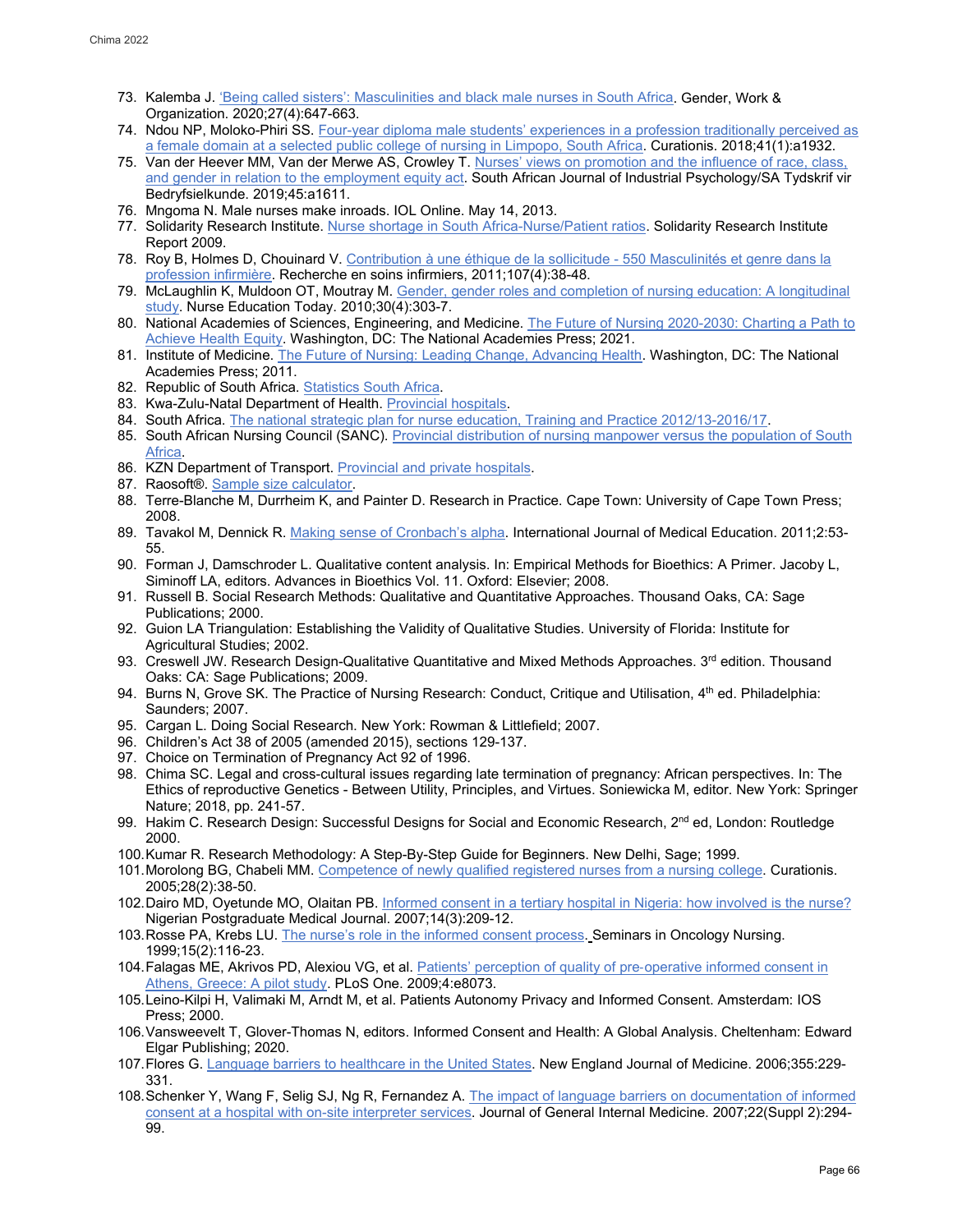- 109.Tate RC, Hodkinson PW, Meehan-Coussee K, Cooperstein N[. Strategies used by prehospital providers to](https://pubmed.ncbi.nlm.nih.gov/26807873/)  [overcome language barriers.](https://pubmed.ncbi.nlm.nih.gov/26807873/) Prehospital Emergency Care. 2016; 20(3):404-14.
- 110. Minnies D, Hawkridge T, Hanekom W, Ehrlich R, London L, Hussey G. Evaluation of the quality of informed consent [in a vaccine field trial in a developing country setting.](https://www.ncbi.nlm.nih.gov/pmc/articles/PMC2575196/) BMC Medical Ethics. 2008;9:15.
- 111.Kiguba R, Kutyabami P, Kiwuwa S, Katabira E, Sewankambo NK[. Assessing the quality of informed consent in a](https://bmcmedethics.biomedcentral.com/articles/10.1186/1472-6939-13-21)  [resource-limited setting: A cross-sectional study.](https://bmcmedethics.biomedcentral.com/articles/10.1186/1472-6939-13-21) BMC Medical Ethics. 2012;13:21.
- 112. Kajja I, Bimenya GS, Sibinga CTS. Informed consent in blood transfusion: Knowledge and administrative issues in [Uganda hospitals.](https://pubmed.ncbi.nlm.nih.gov/21236732/) Transfusion Apheresis Science. 2011;44(1):33-39.
- 113.Ogundiran TO, Adebamowo CA[. Surgeon's opinions and practice of informed consent in Nigeria.](https://www.ncbi.nlm.nih.gov/pmc/articles/PMC3332031/) Journal of Medical Ethics. 2010;36(12):741-45.
- 114. Ochieng J, Ibingira C, Buwembo W, et al. Informed consent practices for surgical care at university teaching [hospitals: a case in a low resource setting.](https://bmcmedethics.biomedcentral.com/articles/10.1186/1472-6939-15-40) BMC Medical Ethics. 2014;15:40.
- 115. Sippel D, Marckmann G, Atangana EN, Strech D. Clinical ethics in gabon: the spectrum of clinical ethical issues [based on findings from in-depth interviews at three public hospitals.](https://journals.plos.org/plosone/article?id=10.1371/journal.pone.0132374) PLoS One. 2015;10(7):e0132374.
- 116.Mandava A, Pace C, Campbell B, Emanuel E, Grady C[. The quality of informed consent: mapping the landscape. A](https://pubmed.ncbi.nlm.nih.gov/22313664/)  [review of empirical data from developing and developed countries.](https://pubmed.ncbi.nlm.nih.gov/22313664/) Journal of Medical Ethics. 2012;38(6):356-65.
- 117. Famoroti TO, Fernandes L, Chima SC. Stigmatization of people living with HIV/AIDS by healthcare workers at a [tertiary hospital in KwaZulu-Natal, South Africa: A cross-sectional descriptive study.](https://www.ncbi.nlm.nih.gov/pmc/articles/PMC3878339/) BMC Medical Ethics. 2013;14(Suppl 1):S6.
- 118.Brand South Africa. Government explains new Children's Act. 2017
- 119. McQuoid-Mason D. [The national health act and refusal of consent to health services by children.](https://pubmed.ncbi.nlm.nih.gov/16841137/) South African Medical Journal. 2006;96(6):530-32.
- 120. Davis AJ. Global influence of [American nursing: some ethical issues.](https://pubmed.ncbi.nlm.nih.gov/10358527/) Nursing Ethics. 1999;6(2):118-25.
- 121. Bristol St and Hicks RW[. Protecting boundaries of consent in clinical research: Implications for improvement.](https://pubmed.ncbi.nlm.nih.gov/23715553/) Nursing Ethics. 2014;21(1):16-27.
- 122. New York State Board of Nursing. Position Statement on the Role and Responsibility of the Registered Professional Nurse in Informed Consent. Approved by the Board of Directors on June 22, 1979. Reviewed/revised by the Council on Ethics & Human Rights, March 12, 2010.
- 123. Canadian Nurses Protective Society. [Consent to treatment: The role of the nurse.](https://cnps.ca/article/consent-to-treatment/) InfoLaw.1994;3:2.
- 124. British Columbia College of Nursing Professionals (BCCNP)[. Consent.](https://www.bccnm.ca/RN/PracticeStandards/Pages/consent.aspx) 2020.
- 125. Richards L, Potgeiter E[. Perceptions of registered nurses in four state health institutions on continuing formal](https://pubmed.ncbi.nlm.nih.gov/21469515/)  [education.](https://pubmed.ncbi.nlm.nih.gov/21469515/) Curationis. 2010;33(2):41-50.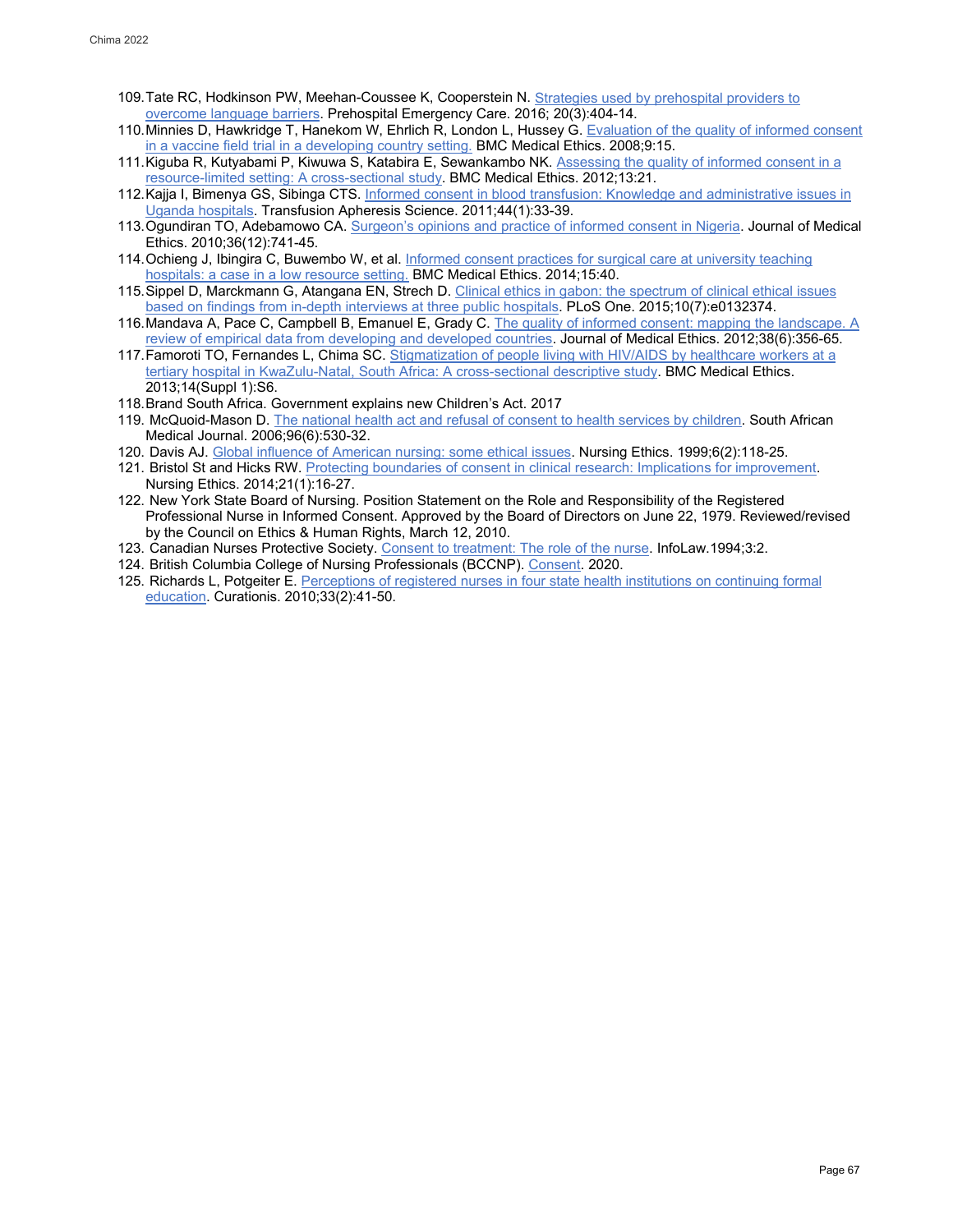## <span id="page-25-0"></span>**S1: QUESTIONNAIRE FOR HEALTHCARE PROFESSIONALS (DOCTORS AND PROFESSIONAL NURSES)**

| <b>SECTION A: DEMOGRAPHICS</b><br>1. Age of the Respondent:<br>2. Gender<br>$( )$ Male<br>( ) Female                                                                                                                                                                                                                                                                                     |
|------------------------------------------------------------------------------------------------------------------------------------------------------------------------------------------------------------------------------------------------------------------------------------------------------------------------------------------------------------------------------------------|
| 3. Are you a doctor or a professional nurse? ___________________________________                                                                                                                                                                                                                                                                                                         |
|                                                                                                                                                                                                                                                                                                                                                                                          |
|                                                                                                                                                                                                                                                                                                                                                                                          |
|                                                                                                                                                                                                                                                                                                                                                                                          |
|                                                                                                                                                                                                                                                                                                                                                                                          |
| <b>SECTION B</b><br>8. How many patients do you see on average in a day? ___________________________                                                                                                                                                                                                                                                                                     |
| 9. How much time do you spend giving information about a treatment or procedure in to a patient during a professional<br>encounter?<br>$( ) < 5$ minutes<br>$( ) 5-10 \text{ mins}$<br>$( ) 10-20$ mins<br>$( ) 20-30$ mins<br>$( ) > 30$ mins<br>$( )$ None                                                                                                                             |
| 10. Do you think this amount of time is sufficient?<br>() Yes<br>() Don't know<br>$( )$ No                                                                                                                                                                                                                                                                                               |
|                                                                                                                                                                                                                                                                                                                                                                                          |
| 12. Do you think the information you provide is sufficient to procure valid informed consent?<br>() Yes<br>$( )$ No<br>() Don't know                                                                                                                                                                                                                                                     |
| 13. Do you think the consent form currently used in your hospital is adequate to obtain valid informed consent from patients?<br>() Yes<br>$( )$ No<br>() Don't know                                                                                                                                                                                                                     |
|                                                                                                                                                                                                                                                                                                                                                                                          |
| 14. What information do you routinely provide to your patients? Please tick or circle all that apply<br>() Diagnosis Y or N<br>() Treatment Options Y or N<br>() Risks Y or N<br>() Risks Y or N<br>() Right of refusal<br>() Right of refusal<br>() Right of refusal Y or N<br>() Risks of refusing recommended treatment Y or N<br>() Costs of medical treatment or each option Y or N |
| Any additional information? (Please specify)                                                                                                                                                                                                                                                                                                                                             |
| 15. Do you allow your patients to choose a procedure or particular treatment?<br>$( )$ Yes<br>() Don't know<br>$( )$ No                                                                                                                                                                                                                                                                  |
| 16. Do you explain the benefits of the procedure to the patient?<br>$( )$ Yes<br>$( )$ No<br>() Don't know                                                                                                                                                                                                                                                                               |
| 17. Do you explain the risks of the procedure to the patient?<br>$( )$ Yes<br>$( )$ No<br>() Don't know                                                                                                                                                                                                                                                                                  |
| 18. If yes, what types of risks do you routinely explain to the patient?<br>Most common risks<br>$( )$ Yes<br>$( )$ No<br>() Don't Know<br>А.<br>Most serious risks<br>$( )$ Yes<br>$( )$ No<br>) Don't Know<br>В.<br>() Don't Know<br>C. All material risks<br>( ) Yes<br>( ) No                                                                                                        |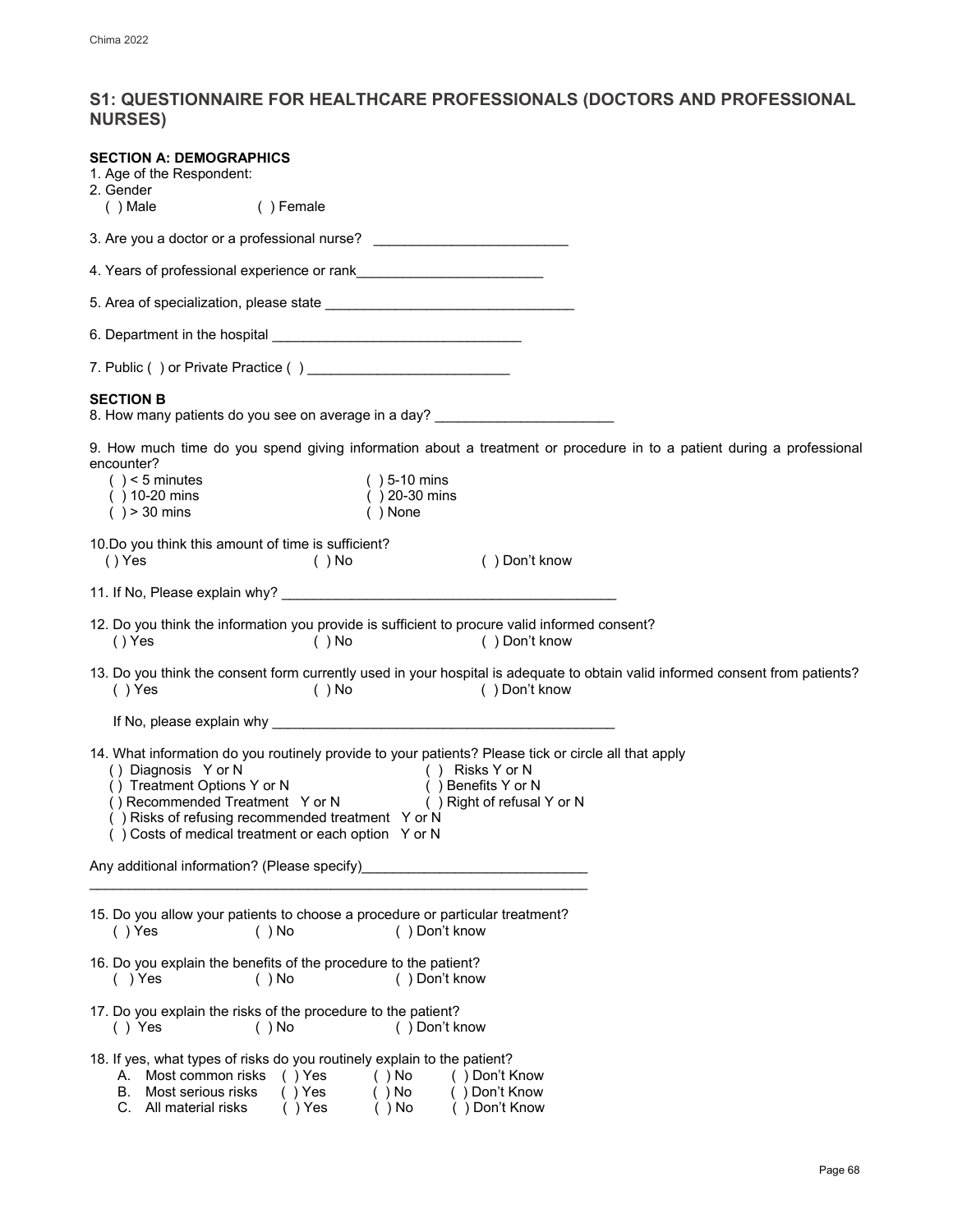| 19. What language do you use to explain/obtain informed consent from your patients?<br>A. English<br>( ) Yes<br>$( )$ No<br>() Don't know<br>B. The patients local language<br>$( )$ Yes<br>$( )$ No<br>() Don't know<br>C. Both English and local language () Yes<br>( ) No<br>() Don't know                                                                                                                                                             |
|-----------------------------------------------------------------------------------------------------------------------------------------------------------------------------------------------------------------------------------------------------------------------------------------------------------------------------------------------------------------------------------------------------------------------------------------------------------|
| 20. Which of the following methods do you use to explain/obtain consent from patients? Please tick all that apply.<br>() Words<br>() Diagrams<br>() Pictures<br>() Interpreter<br>$( )$ None                                                                                                                                                                                                                                                              |
| 21. Do you think your patients understand the explanations given to them?<br>$( )$ Yes<br>() Don't know<br>$( )$ No<br>() Don't think so                                                                                                                                                                                                                                                                                                                  |
| 22. Do you routinely obtain consent in emergency cases?<br>() It depends<br>$( )$ Yes<br>()Don't know<br>$( )$ No                                                                                                                                                                                                                                                                                                                                         |
| If you choose it depends, please explain                                                                                                                                                                                                                                                                                                                                                                                                                  |
| 23. How do the patients normally provide consent?<br>( ) It depends<br>() Verbally<br>()Written<br>( ) Both                                                                                                                                                                                                                                                                                                                                               |
| If you choose it depends, please explain                                                                                                                                                                                                                                                                                                                                                                                                                  |
| 24. Who obtains informed consent from patients in your practice or clinic?<br>A. Nurses<br>Junior doctors<br>В.<br>C. The doctor performing the procedure/treating the patient<br>D. Any available healthcare professional<br>Е.<br>Don't know                                                                                                                                                                                                            |
| 25. What are the challenges you face in the process of obtaining informed consent from a patients in clinical practice?<br>Please rank in order of importance (where 1 is most important and 7 is least important):<br>A. Time constraints<br>B. Work load<br>C. Language difficulties<br>D. Lack of administrative support e. g. interpreters ()<br>E. Cultural barriers<br>F. Lack of education<br>( )<br>G. Medical paternalism (Doctor knows best) () |
| 26. Do you routinely assess the competence of your patients to consent to treatment?<br>$( )$ Yes<br>$()$ No<br>()Don't know                                                                                                                                                                                                                                                                                                                              |
| 27. If Yes please rank the following criteria in terms of importance in assessing patient capacity or competence to consent to<br>treatment (where 1 is most important and 5 is least important):<br>A. Age ()<br>B. Sex ( )<br>C. Appearance ()<br>D. Educational level ()<br>E. Level of consciousness ()                                                                                                                                               |
| 28. Do you generally presume that your patients have the capacity to consent to medical treatment?<br>() Don't Know<br>$( )$ Yes<br>$( )$ No                                                                                                                                                                                                                                                                                                              |
| 29. In difficult cases, which of the following methods do you/ would you use determine if a patient has the capacity to consent<br>to treatment (Please rank in order of importance where 1 is most important and 6 is least important)                                                                                                                                                                                                                   |

A. Mental Status Exam ()Please specify which one\_\_\_\_\_\_\_\_\_\_\_\_\_\_\_\_\_\_\_\_\_\_\_\_ B. Psychiatric consultation ( ) C. Ethics consultation ( )

| D. Court adjudication |                   |
|-----------------------|-------------------|
| E. Surrogates         | () Please specify |
| F. None of the above  |                   |